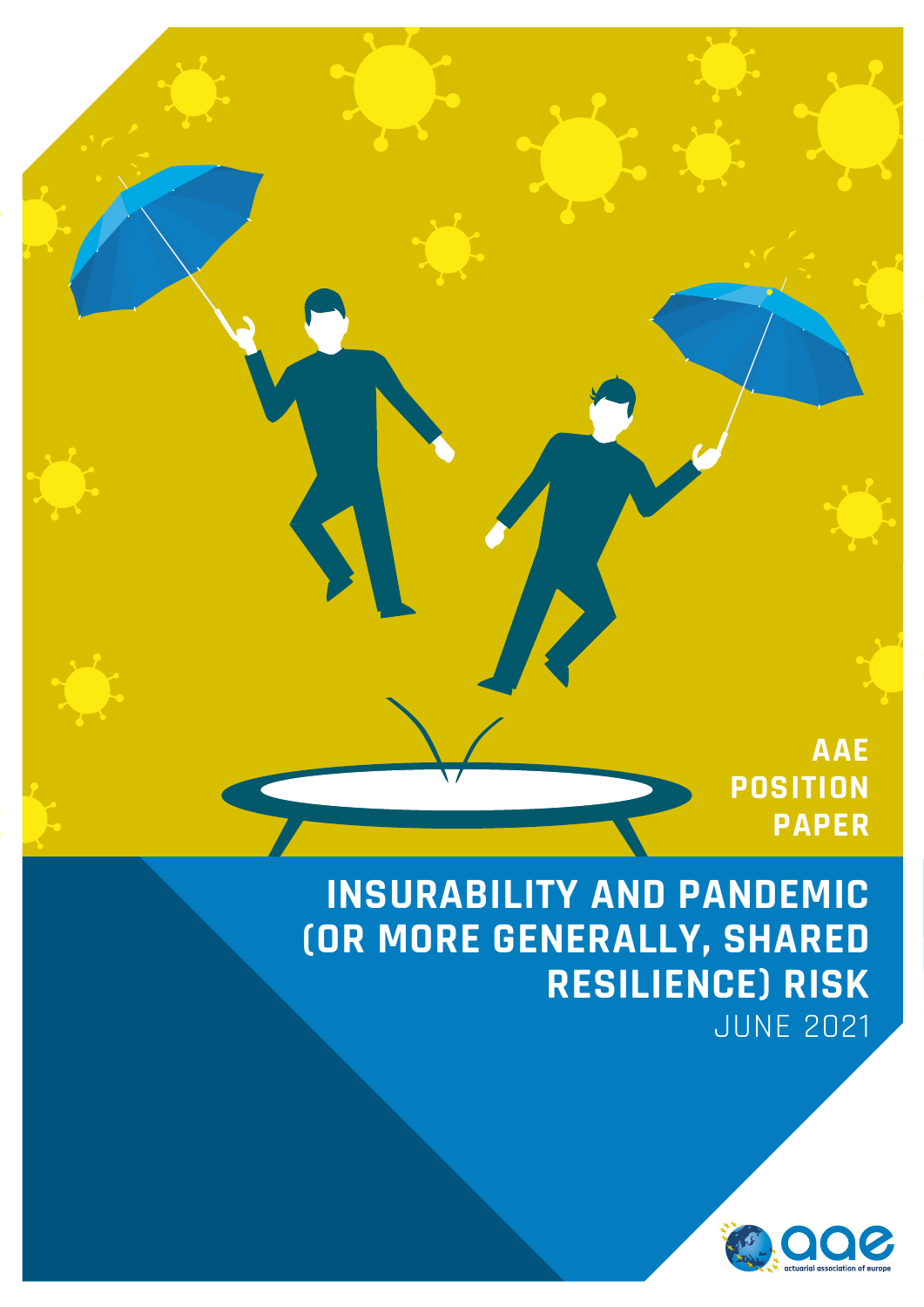JUNE 2021

### **CONTRIBUTORS**

**MALCOLM KEMP ESKO KIVISAARI JAN MARTINEK TONY O'RIORDAN MATTHIAS PILLAUDIN LAURI SARASTE LUTZ WILHELMY**

We acknowledge that there have been many other AAE colleagues that have provided valuable insights.

The authors<sup>1</sup> are members of the Actuarial Association of Europe (AAE).

#### 

1 Correspondence address: [info@actuary.eu](mailto:info%40actuary.eu?subject=).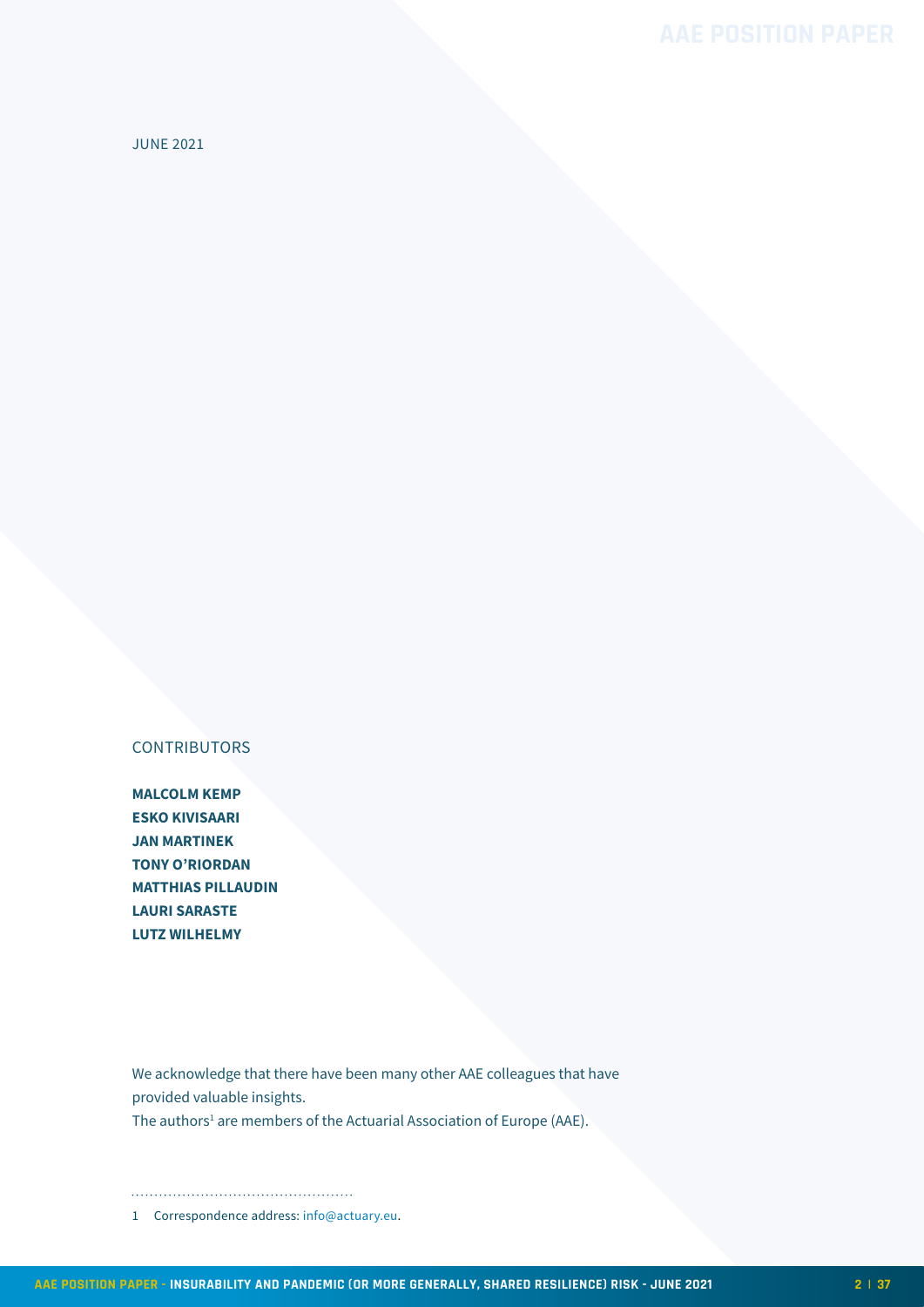### <span id="page-2-0"></span>**EXECUTIVE SUMMARY**

With Covid-19 causing a high number of deaths the insurance sector has managed without disruption the life and health cover it has underwritten. A more difficult discussion has emerged in the area of business interruption cover where many current policies do not have a state lockdown as a trigger for compensation. Not much can be done to make coping with the current situation easier. It is however important to discuss how we can be better prepared for something similar in the future. One thing to be learned from Covid-19 is that the crisis evolved in a way not anticipated beforehand. It is important to try to understand what kinds of crises are possible in our modern highly networked societies.

We show that the consequences of a pandemic for current types of business interruption coverage are impossible to fund ex ante. We look at possible macroeconomic tools and the creation of an ex ante fund to cover the losses. They are either impossible in practice or are too costly to be of much use.

Counter-cyclical macroeconomic tools for banking have been successfully used during this pandemic to boost economies. However, due to the different role insurers play, these tools do not directly copy over into insurance. Unlike in banking, the release in a downturn of a counter-cyclical capital buffer built up by insurers during good times would not result in a leveraged boost for the economy in bad times.

A second possible, but only theoretical, concept could be to have ex-ante preparedness (i.e., some form of pre-funded insurance pool) for the next crisis, using a private sector solution. This would entail building up a huge fund. Maintaining such a fund would create a cost for the capital. It can be estimated that this cost would equal 0,5 % points or more of global GDP. Additionally, when compensations were to be triggered, the liquidation of such a fund could create problems for capital markets. We conclude that a full-scale private market ex-ante solution would be too costly and could also turn an insurance crisis into a capital market crisis. On the level of societies, financing might be cheaper with an ex-post solution as developed economy governments can typically borrow near risk-free.

From these analyses it seems clear that there is no realistic possibility for a totally private sector solution in anticipation for the next crisis; the size is too large and there is too much correlation across the world. Without modifying how a pandemic evolves we will also be in this same situation in the future. The situation resembles the situation with, say, terrorism or natural catastrophe coverage. After initial uncertainty, these latter risks were modified into ones where insurance cover become feasible. This has meant, e.g., better prevention measures, advances in how triggers for compensation are defined, and solutions based on public private partnerships to limit excessive risk accumulation to the private sector undertakings involved. In these areas, safety measures have sometimes initially faced opposition (like security screening in the airports), but later have become more broadly accepted.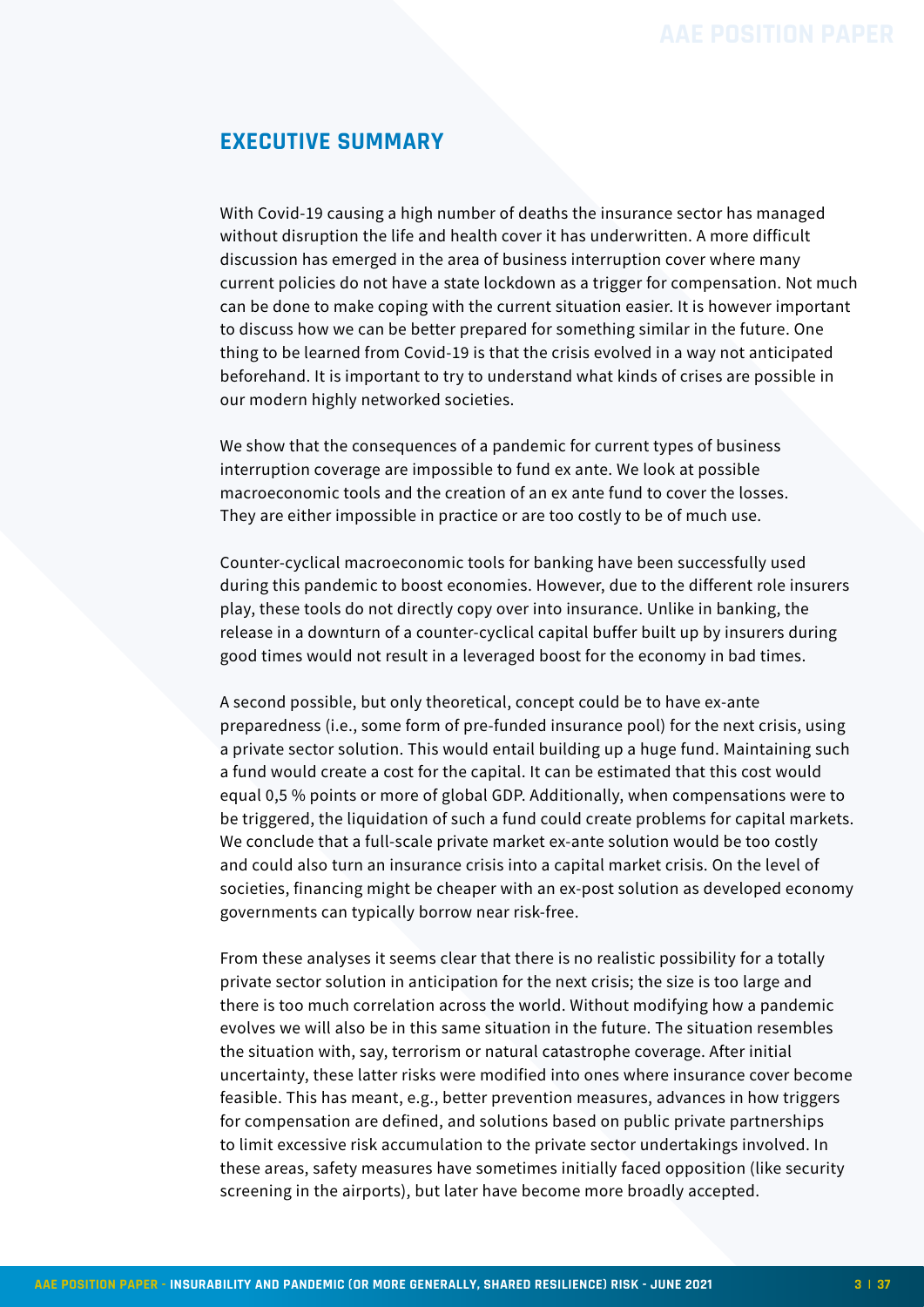A possible way forward therefore involves public private partnerships. This could involve insurers or other actors from the private sector. The strength of insurers is that they manage similar risks in their ordinary operations. All this would make risks insurable – where insurability does not mean that only insurers could be the actors putting the arrangements into action.

When designing such a solution which contains risk sharing of the insurance type the following principles need to be observed:

- risks will be heavily correlated which means there needs to be a public backstop to avoid excessive accumulation of losses,
- the rules on what is to be covered and the trigger for compensation being paid by the partnership need to be fixed ex-ante,
- due to high correlation the premiums could prove to be unrealistic but, when adjusted to a more realistic level, they should still be as risk-based as possible,
- adverse selection can be addressed when definitions of cover are clear, but if this is not the case then participation should be made compulsory,
- it is essential to align the interests of the parties involved, to avoid excessive moral hazard (including moral hazard on the part of the public sector, given its potential ability to impose societal lockdowns without having due regard to the consequences for others), and
- public involvement needs to be fine-tuned in such a way that it is utilized when it is efficient to do so, leaving scope for private sector arrangements to be used when they are better.

An element that is important in any solution is that there should be incentives for loss prevention. This could come from making clear beforehand what is covered, to incentivize businesses to seek other ways to minimize risks not covered. It is also important that when there are premiums for the cover, the premiums are risk-based so that businesses again have correct incentives to take care of their risks.

It is a good ambition to create a solution that would be operational for all large-scale disasters (a 'shared resilience solution' in the language of EIOPA). It will however be extremely difficult to anticipate everything that is possible in our modern highly networked societies. It is probably better not to aim too high and rather have a solution that is workable for some more easily understood crises.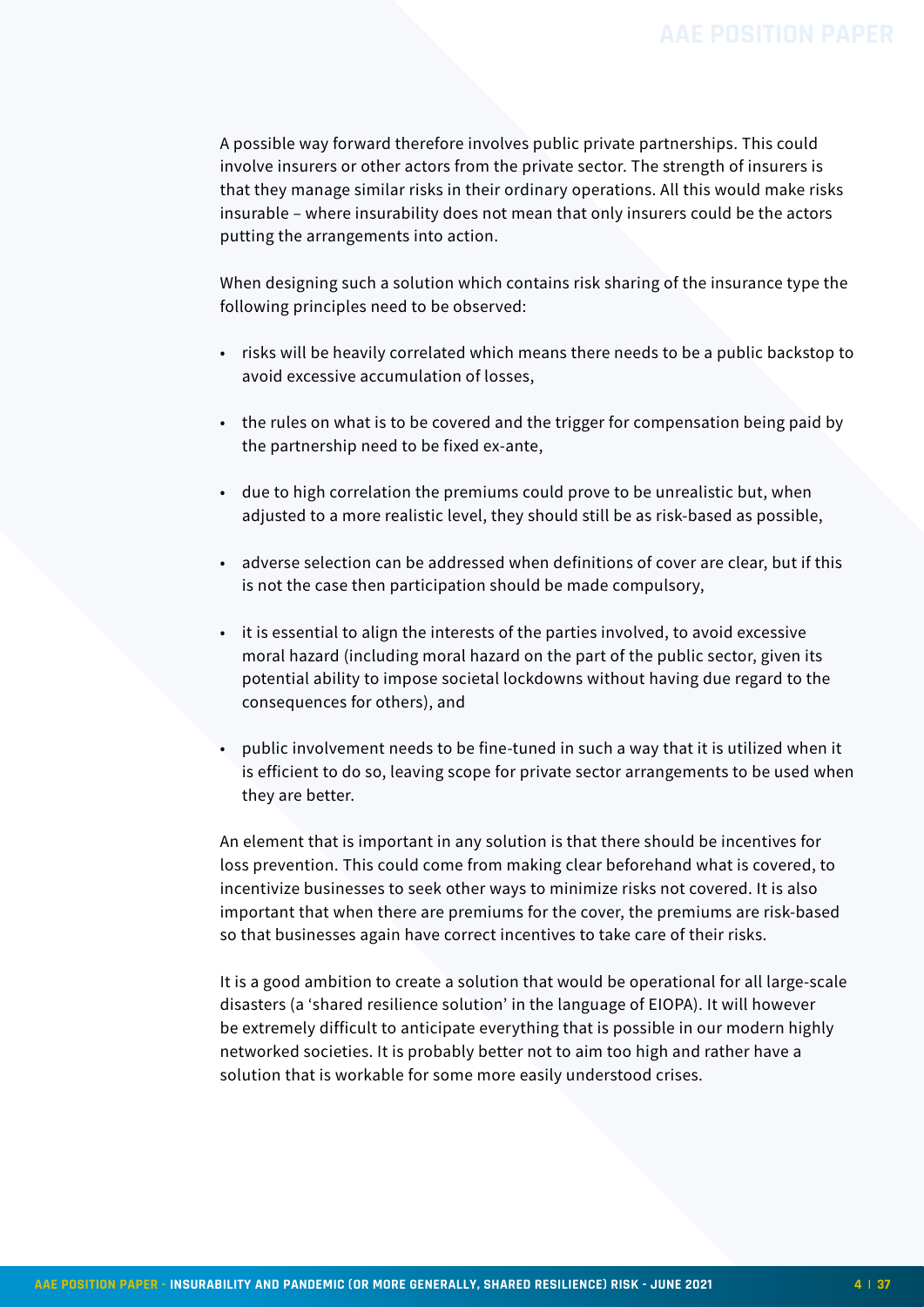# **CONTENTS**

|    | <b>EXECUTIVE SUMMARY</b>                                                                                                                        | з  |
|----|-------------------------------------------------------------------------------------------------------------------------------------------------|----|
| 1. | <b>BACKGROUND</b>                                                                                                                               | 6  |
| 2. | WHERE WAS INSURANCE WHEN IT WAS NEEDED - COULD MACROPRUDENTIAL<br>TOOLS FOR INSURANCE MAKE SENSE WHEN PREPARING FOR PHENOMENA<br>LIKE COVID-19? | 8  |
| 3. | <b>EATING THE ELEPHANT AS A WHOLE -</b><br><b>CAPITAL COST OF EX-ANTE PREPAREDNESS</b>                                                          |    |
| 4. | <b>ACTUARIAL COMMENTS ON PANDEMICS IN 2006</b>                                                                                                  | 15 |
| 5. | THE CONCEPT OF INSURABILITY                                                                                                                     | 16 |
| 6. | <b>CHARACTERISTICS OF PANDEMIC/SYSTEMIC RISK</b>                                                                                                | 19 |
| 7. | EIOPA'S CONCEPT OF A SHARED RESILIENCY SOLUTION                                                                                                 | 23 |
| 8. | CONSIDERATIONS ON THE INSURABILITY OF PANDEMIC/SYSTEMIC RISK                                                                                    | 25 |
|    | <b>APPENDIX</b><br>How to quantify the spread of an SRS bond?                                                                                   | 35 |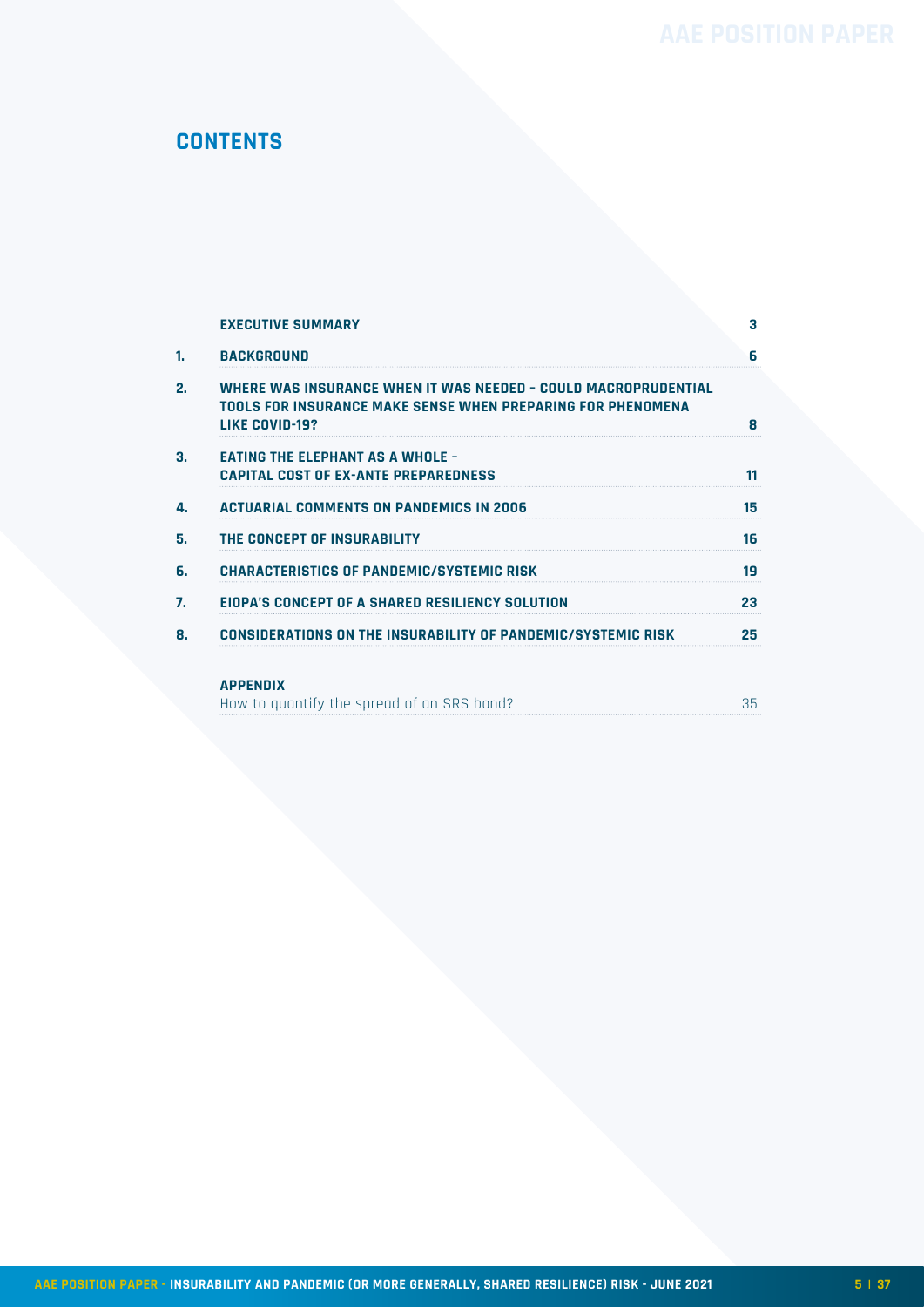## <span id="page-5-0"></span>**1. BACKGROUND**

Covid-19 has caused a huge disruption to European societies and caused large human suffering. It has also had a severe economic effect, the consequences of which should be quickly addressed. There is the natural question of compensation from insurance, especially in the area of business interruption.

Currently in insurance, business interruption compensation is normally triggered by a physical cause (fire, flood etc.). There are also rare cases (typically in food industry) where the trigger is the contamination of a plant leading to authorities forcing a closure. In all cases, however, there needs to be a direct cause related to a site that triggers business interruption cover.

In the case of Covid-19 different enterprises were forced to close their operations based on an order from the authorities without any direct physical cause. Whether this has triggered business interruption pay-outs under current business interruption insurance contracts is being debated by insurers and their customers, but in many instances it may not have done so. Probably this kind of a risk was not anticipated – even if insurers had included such a trigger into the contracts, clients would hardly have been willing to pay the price of this element. The problem at hand is whether it will be possible to have a novel kind of Non-Damage Business Interruption (NDBI) cover introduced into insurance contracts that would help in future pandemics.

There is the understanding that very little can be done to achieve private sector solutions for the mutualization of risks that have already happened, including ones that would help with the consequences of the current Covid-19 wave. Therefore the relevant questions are:

- what can be learnt from today's situation to be better prepared for the future,
- what would be the measures needed to cope with the next pandemic, and
- can there be a more general approach, so-called 'Shared Resilience Solutions' (SRS), that could address not only a future pandemic but also other large-scale disruptions that could hit our highly networked societies?

EU Institutions are currently trying to find solutions to these questions. The discussion has centered around EIOPA and the European Commission with the insurance industry being strongly involved in the discussions. EIOPA produced on 27 July 2020 a staff issues paper on shared resilience solutions<sup>2</sup>. This issues paper was

<sup>2</sup> [EIOPA \(2020\). Issues paper on shared resilience solutions for pandemics. European Insurance and Occupational](https://www.eiopa.europa.eu/content/issues-paper-resilience-solutions-pandemics_en)  [Pensions Authority.](https://www.eiopa.europa.eu/content/issues-paper-resilience-solutions-pandemics_en)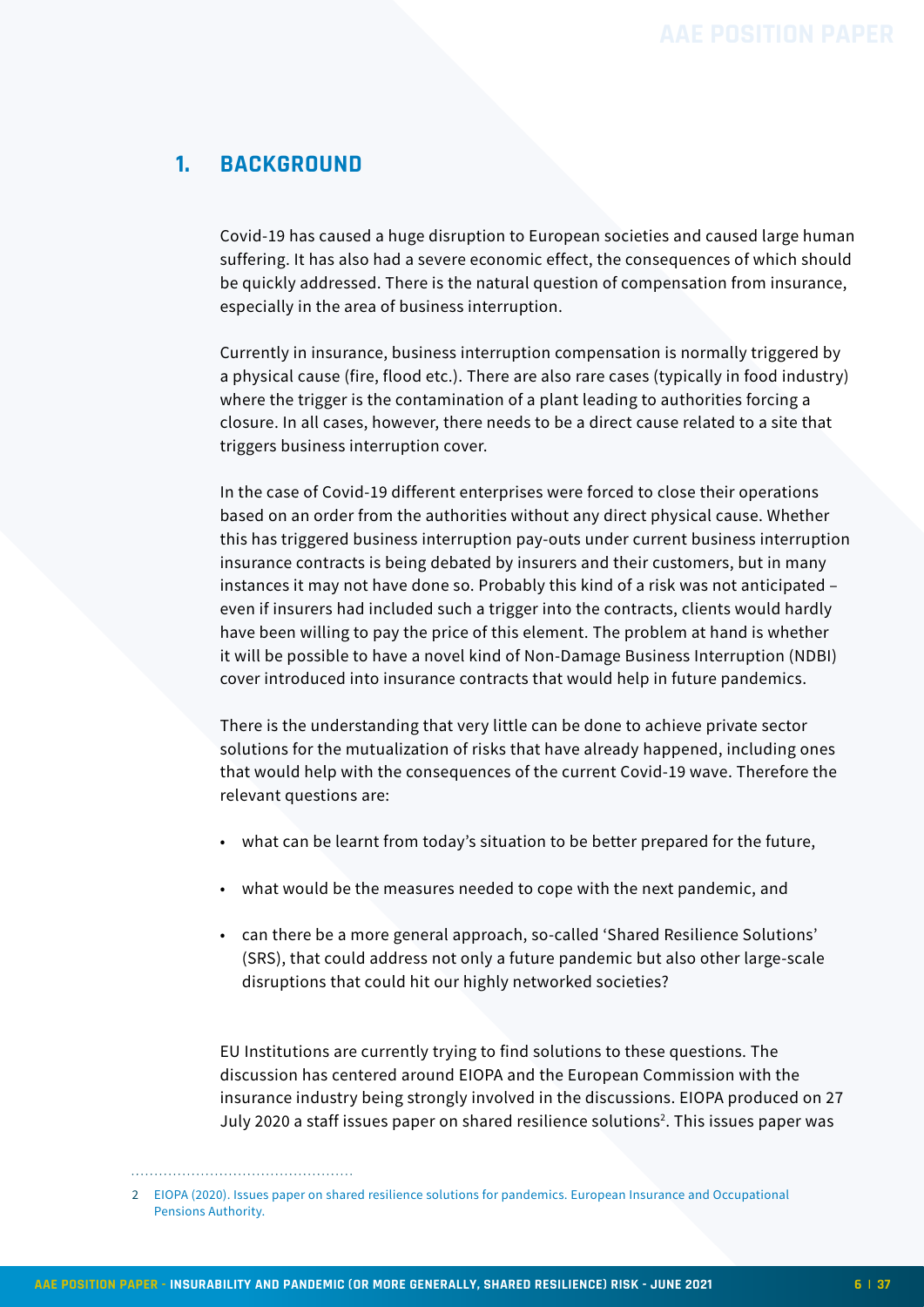open for comments until 25 September 2020 and the AAE provided comments<sup>3</sup>. EIOPA published on 12 February 2021 a staff paper on measures to improve the insurability of business interruption risk in light of pandemics<sup>4</sup>. The AAE has sent a short comment on this later staff paper<sup>5</sup>, promising that some topics in it will be addressed in this AAE note.

The AAE has entered into mutual discussions both with EIOPA and the European Commission (Insurance Unit of DG Fisma). The AAE promised to look at how actuarial techniques work when it comes to disruptions like Covid-19 and to give its thoughts on possible measures to help make the risks better adapted to mutualization.

The AAE is not aiming to look at the issue with the idea of making risks easier to cover just by the insurance industry. Instead our viewpoint is to think about how the risk could be better mutualized. Insurers might be well-placed to implement what is needed but we do not count out the possibility of other actors or institutions having a role.

<sup>3</sup> [AAE comments to EIOPA's paper on Shared Resilience Solutions \(SRS\), 24 September, 2020.](https://actuary.eu/aae-responds-to-the-eiopa-consultation-on-shared-resilience-solutions/)

<sup>4</sup> [EIOPA \(2021\). EIOPA staff paper on measures to improve the insurability of business interruption risk in light of](https://www.eiopa.europa.eu/content/eiopa-staff-paper-measures-improve-insurability-of-business-interruption-risk-light-of_en)  [pandemics.](https://www.eiopa.europa.eu/content/eiopa-staff-paper-measures-improve-insurability-of-business-interruption-risk-light-of_en)

<sup>5</sup> [AAE response to EIOPA staff paper on measures to improve the insurability of business interruption risk in light of](https://actuary.eu/wp-content/uploads/2021/03/20210324-AAE-comments-EIOPA-pandemics-FINAL.pdf)  [pandemics, 30 March, 2021.](https://actuary.eu/wp-content/uploads/2021/03/20210324-AAE-comments-EIOPA-pandemics-FINAL.pdf)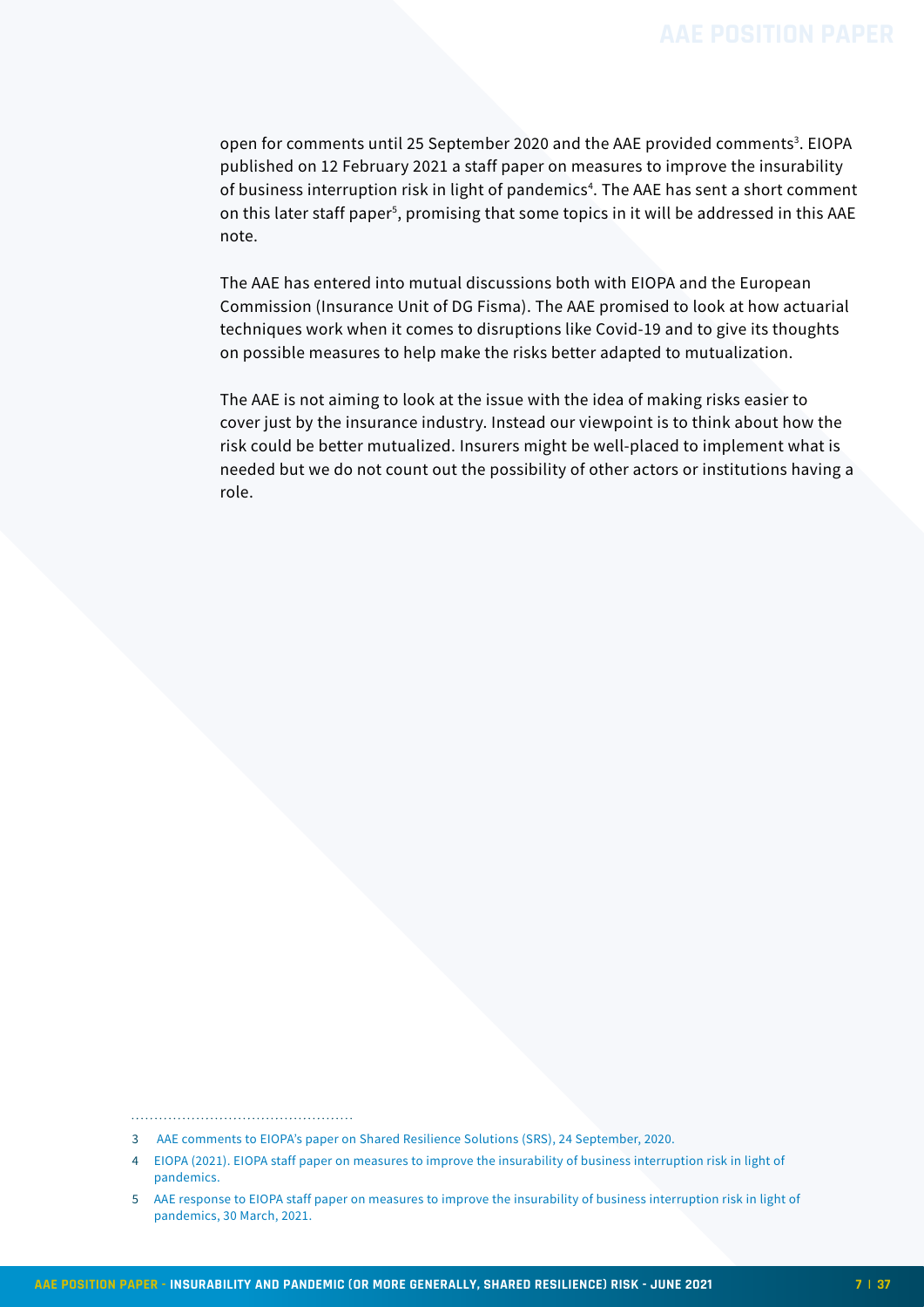# <span id="page-7-0"></span>**2. WHERE WAS INSURANCE WHEN IT WAS NEEDED – COULD MACROPRUDENTIAL TOOLS FOR INSURANCE MAKE SENSE WHEN PREPARING FOR PHENOMENA LIKE COVID-19?**

After the 2008 financial crisis more and more so-called macroprudential regulation has emerged on top of traditional microprudential regulation. Microprudential regulation adjusts capital based on an individual institutions' risks, while macroprudential regulation adjusts overall levels of capital fo rhte industry as a whole based on the financial cycle and systemic relevance to guard against systemic risk buildup. Both micro- and macroprudential supervision have also other tools than capital requirements. Tools related to capital requirements are however those that perhaps have highest relevance to the topic at hand. In what follows we also focus mainly on general insurance (i.e. not life or health insurance) as business interruption is a type of non-life risk.

Macroprudential tools are now commonplace in banking while in insurance, especially when compared to the banking world, the emphasis can be said to be in the micro¬prudential area. EIOPA has extensively studied macroprudential tools for insurance<sup>6</sup> and continued this in a discussion paper<sup>7</sup>. European Systemic Risk Board (ESRB) has also addressed macroprudential tools for the insurance sector<sup>8</sup>. Preparations in this area have led to fairly extensive proposals in EIOPA's opinion on the 2020 review of Solvency II<sup>9</sup>.

Macroprudential tools have roles both during 'normal times' as structural tools and during downturns to alleviate the consequences. For the purpose of our topic it is enough to discuss such tools in connection to a downturn. According to an IMF article, *'Tensions during the downturn are also less likely to occur if policymakers encourage the buildup of shock-absorbing buffers in good times, and if effective resolution mechanisms are in place that allow unviable institutions to die safely'.* 

In banking the basic idea of counter-cyclical macroprudential tools connected to downturns is to have stricter rules in normal times that can be made lighter during a downturn. A good example of this is the counter-cyclical capital buffer for banks. Without going much in the details (i.e., a detailed description of the tool etc.) or into the problem of deciding when a downturn is severe enough, we can think of the consequences of easing the measures during a downturn. The objective of eased rules is mainly to make granting of credit easier and to make it possible for debtors to delay their dues (so-called debt moratoria).

<sup>6</sup> [EIOPA \(2018\), Other potential macroprudential tools and measures to enhance the current framework](https://www.eiopa.europa.eu/sites/default/files/publications/pdfs/eiopa_other_potential_macroprudential_tools_0.pdf)

<sup>7</sup> [EIOPA \(2019\), Discussion Paper on Systemic Risk and Macroprudential Policy in Insurance](https://www.eiopa.europa.eu/sites/default/files/publications/pdfs/2019-03-29_discussionpapersystemicriskmarcoprudentialpolicyinsurance_0.pdf)

<sup>8</sup> [ESRB \(2020\), Enhancing the macroprudential dimension of Solvency II](https://www.esrb.europa.eu/news/pr/date/2020/html/esrb.pr200226~b6a644c57b.en.html)

<sup>9</sup> [EIOPA \(2020\), Opinion on the 2020 review of Solvency II](https://www.eiopa.europa.eu/content/opinion-2020-review-of-solvency-ii_en)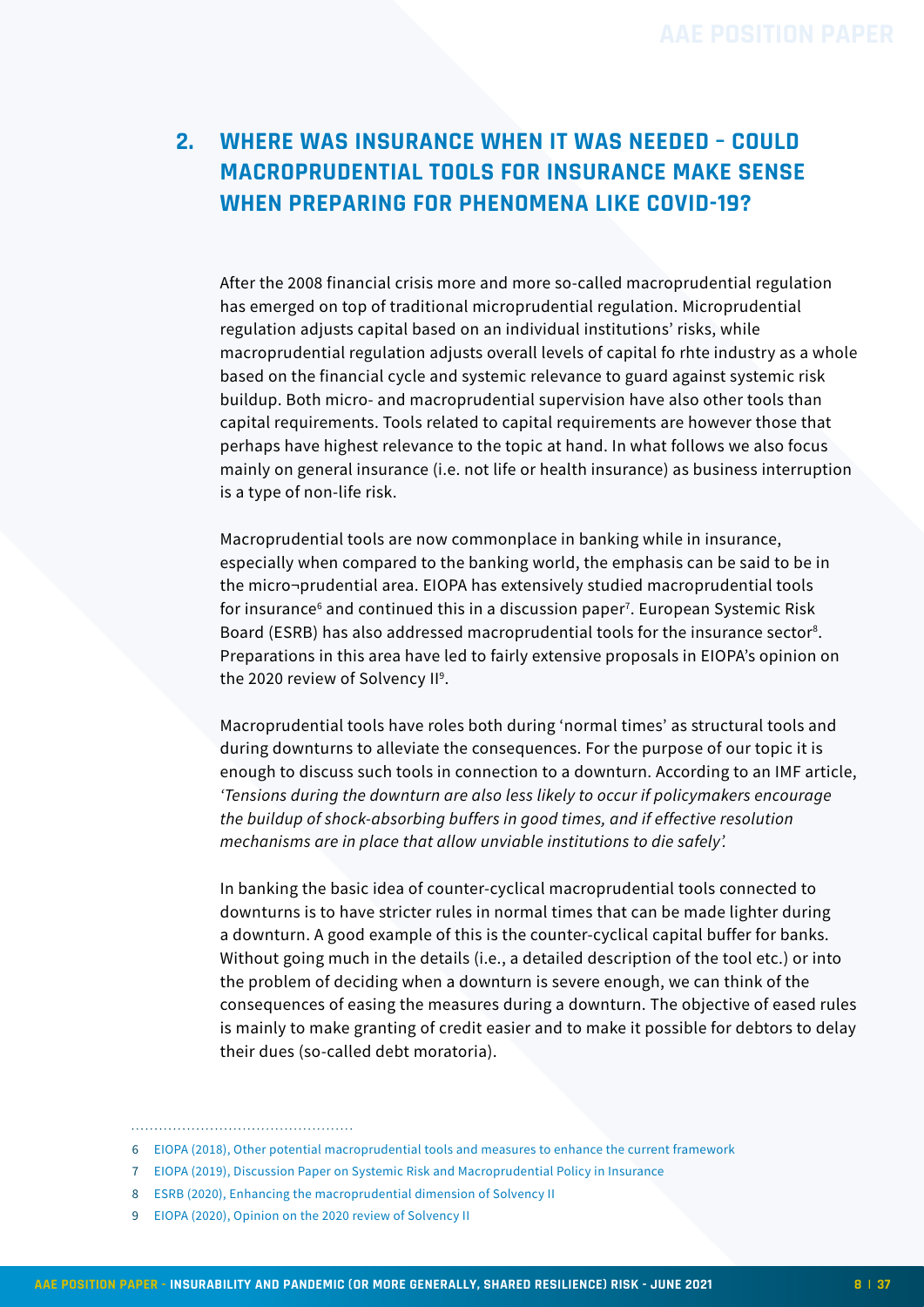The role of moratoria is quite self-evident while granting of credit might need some further consideration. Banks create deposit money by granting loans and buying securities. In both areas banks have restrictions originating not only from prudential regulation and monetary policy but also from how they can access capital from financial markets and others. If regulation is eased and there is demand for loans by customers banks can increase money in circulation quickly. This can greatly contribute to societies, especially in a downturn. Macroprudential regulation has tools to help banks in playing this role in a downturn.

Could there be similar macroprudential tools for the insurance sector? EIOPA's study mentioned above already discusses this and concludes that a counter-cyclical capital buffer is not recommended for insurance. The basic business of insurers is to spread individual risks to a larger insured community, a pool. There are systemic elements in this activity and there are measures and initiatives to address the systemic risks arising from these activities. These measures and initiatives however fall more into the category of structural macroeconomic tools and not into the countercyclical category. Insurance undertakings have also engaged in activities that have traditionally been the area of banks (so-called non-traditional, non-insurance, NTNI, activities), where regulation should also be similar to that for the banking sector.

Insurers do not have a similar role with banks of 'creating money'. Instead, insurers typically collect small premiums from every insured to cover the losses of the few. It is difficult to imagine ways of easing regulation to allow insurers to compensate for losses that were not insured before the loss occurs. It would possibly also be unfair to the pool if assets collected from the pool were used to pay claims that were not anticipated when the pool was created. Insurers sometimes build up catastrophe reserves to anticipate years with lots of claims. These reserves are however used to compensate for losses according to the terms and conditions of the policies in force, not to give out money for other purposes.

In analogue with the banking world, insurers could have a counter-cyclical capital buffer. This would mean that, in order to fulfil the higher capital requirements, insurers would need to charge somewhat higher premia during normal times. In a downturn the requirements could be lowered, which probably in connection with a prohibition to pay dividends would lead to insurers charging lower premia. This would, however, not help the insured to any significant degree, because the insurance business logic means that the premiums are small compared to the losses to be covered.

Insurers could also give cover more easily with lower prudential regulations. This would however not give immediate help to societies during a downturn. Instead, it would rather pile up risks for the insurer that would jeopardise the health of the insurer in the years to come. In this way such a move could rather make the recoveries of the societies slower and still not help them through the trough of the downturn.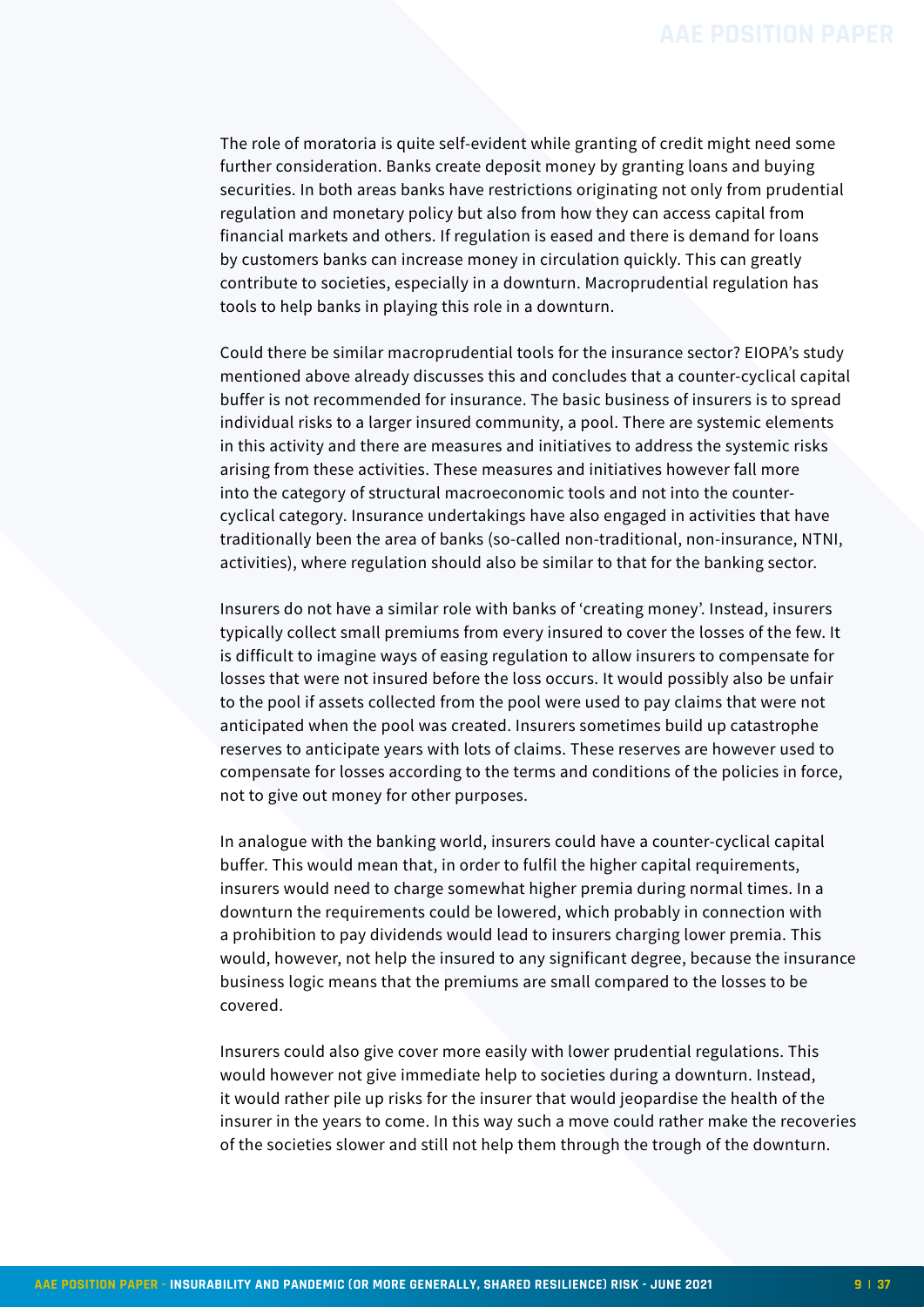It should be noted that insurers certainly play other roles in addition to the pooling of risks. Alongside the core business of pooling of risks, insurers are also investors and in that area macroprudential regulation can be utilized to avoid, say, forced selling of assets during a downturn. Life insurers are in addition active in collecting savings and in that area some measures copied from banking could play a role. But these additional areas do not alter the core insight that macroprudential tools appear to offer no meaningful way of helping insurers be more generous with business interruption cover during a downturn.

The conclusion from the above is that there are unlikely to be specific macroprudential measures that could directly help insurers with their coverage of business interruption risks of the sort recently experienced with Covid-19. In banking, a small easing of capital requirements leads to a leveraged increase in the supply of credit while such leveraging is not possible in insurance. Basically the only way for insurers as an industry to be prepared for cyclical huge increases in, say, business interruption claims would be to insure them according to normal insurance practices and build reserves that would suffice to cover the mushrooming claims. The question is whether the market would be ready for such premiums and whether the pile-up of such huge reserves could be possible.

**Conclusion: Macroprudential tools copied from the banking regulation do not have a role in pooling risks to make it easier for societies to cope with business interruption. But in other areas where insurers operate in the market in a similar manner to banks such tools could play a role.**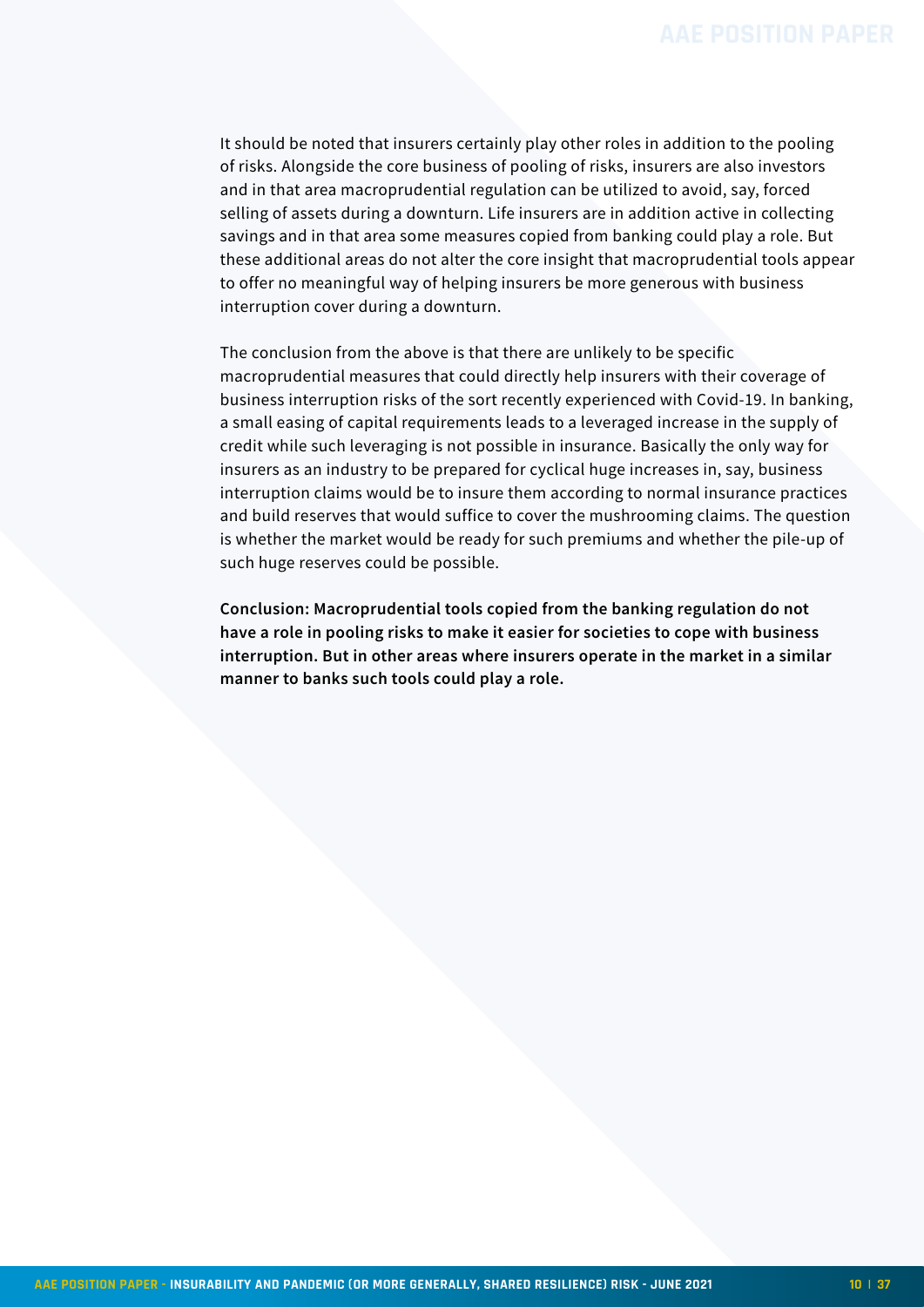# <span id="page-10-0"></span>**3. EATING THE ELEPHANT AS A WHOLE – CAPITAL COST OF EX-ANTE PREPAREDNESS**

To be prepared, insurers would need to set aside fairly huge reserves ex ante which could be difficult to finance in practice. Let us assume that the world had prepared for the losses due to Covid-19, by insurance or by some other means. According to the World Bank the total pandemic induced losses<sup>10</sup> for the year 2020 were  $\epsilon$  3700 trillion. There are also higher estimates, e.g., Swiss Re forecasting losses of  $\epsilon$  9900 trillion. One can ask at least two questions:

- what would be the annual cost of holding the capital to pay such losses, and
- what would be the impact on the global capital markets of immediate payment of these losses?

The idea here is not to analyse all possible aspects of an ex-ante solution. Rather, the idea is to create a 'toy model' to gauge some estimates of the cost of an ex-ante financed solution. Aspects not taken into account here are, e.g.,

- Having full preparedness to carry the cost would not be possible immediately while the loss could materialize sooner rather than later. This would create high uncertainty because of the potential volatility of associated cash flows year-onyear and because of their uncertain sizes and timings.
- The size of an ex-ante fund would be large even in relation to some of the world's largest sovereign wealth funds. This would create problems in finding a suitable and reliable governance<sup>11</sup> structure for the fund (most likely even if were split into smaller chunks).
- Uncertainty over the extent of any envisaged crisis makes the situation difficult. Especially if the solution were to aim to cover other phenomena than a pandemic the uncertainty regarding the size of the fund needed would create problems. In the case of Covid-19 the extent of losses resulted from societal lockdowns that were hardly anticipated before the crisis. Partly this is revealed by the fact that the World Bank previously envisaged a  $\epsilon$  413 million pandemic emergency funding facility which is very small in relation to the losses from the current pandemic.
- An ex-ante solution, especially in the form of a capital market solution, would need to overcome the disconnect between what buyers of the risk think is a 'reasonable' risk premium to receive and what sellers of the risk think is a 'reasonable' risk

<sup>10</sup> Sums in the original texts are in USD and they are converted to euros with an exchange rate of 1 USD = 0,826275 EUR. We however use the word 'trillion' in its US meaning, i.e. a trillion is a thousand billion.

<sup>11</sup> Global body to handle?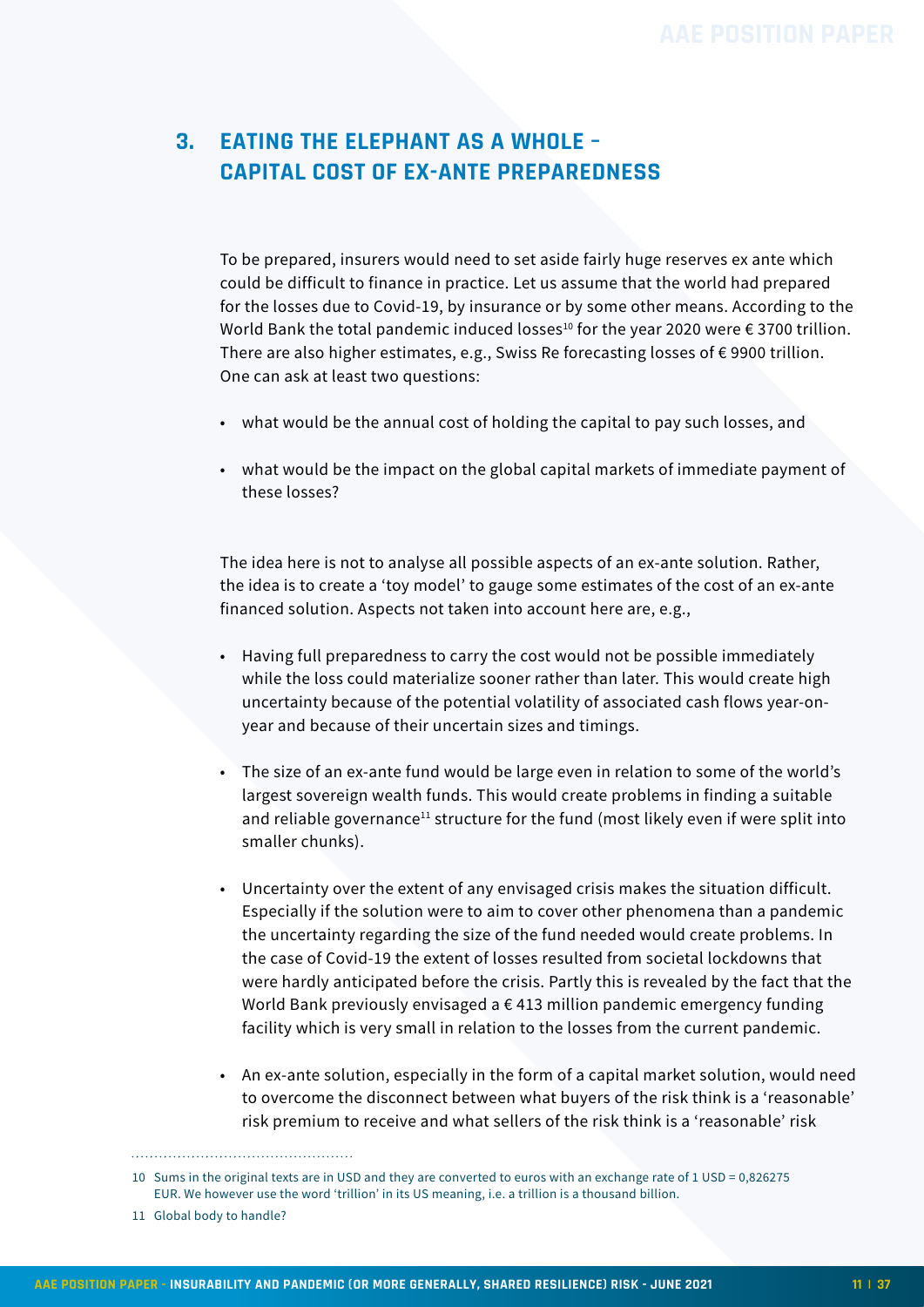premium to pay away. Only if the gap is bridged is a capital market solution practical. The amounts and uncertainties involved in defining the losses to be covered would make overcoming this difficulty extremely challenging.

The first question, i.e. the annual cost, could be discussed either in an insurance setting or by looking at a capital market solution or some other alternative method. The problem however seems to boil down to the problem of the cost of the capital whatever financing would be used. The cost of the capital depends on the risk, i.e. how often the risk is expected to materialize. On this issue we are certainly on a very shaky ground – we do not know how often a pandemic will strike (is this the next after the Spanish flu, i.e. with a return period of one hundred years, or do we think that the circumstances have changed so that we will have pandemics more often?). Additionally, if we think that the solution should apply to other risks (i.e., SRS), the risk would be higher. All of this is still aggravated by the fact that we are not just talking of a physical trigger but additionally of losses connected to a societal response. Therefore whatever we say on this issue can only be indicative.

Because of the shaky ground it will be easier to do a very simple calculation in order to have at least a tentative lower bound for the cost. Let us assume there would be room in the capital markets for an SRS bond to cover the losses. Let us assume that investors would demand a coupon of risk-free interest plus x percentage points to buy the bonds. The proceeds would be invested risk-free and the annual cost would be x % of the nominal amount ( $\epsilon$  3 700 to 9 900 trn or more) of the bond.

According to the World Bank, the 2019 global GDP was € 72 462 trn. The annual cost of an SRS bond would therefore be 3,7 / 72,5  $*$  x % of the global GDP, i.e. 0,0513  $*$  x % of the global GDP.

With this we are left with the uncertainty on what would be the x in this approximation. The x represents the riskiness of the investment. Basically, as stated already above, it is a question of whether the risk would materialize statistically once in, say, ten years or in 100 years. The variance in the return period plays an additional role when thinking of the risk.

[The World Bank launched pandemic bonds in June 2017.](https://www.worldbank.org/en/news/press-release/2017/06/28/world-bank-launches-first-ever-pandemic-bonds-to-support-500-million-pandemic-emergency-financing-facility) They were well received by the market. Class A bonds had a spread of 6,5 % and the triggers were flu and coronavirus while class B bonds had a wider trigger (Filovirus, Coronavirus, Lassa Fever, Rift Valley Fever and Crimean Congo Hemorrhagic Fever) and a spread of 11,1 %. With current experience of Covid-19 one could say that the risk is higher than in 2017 and the spreads should be higher. Taking the World Bank spreads as a basis we would get a cost of 0,33 to 0,57% of Global GDP, which would be a lower bound for the cost. The appendix contains a model to approximate the level of the yield x required by investors which gives good motivation to think that the cost can be substantially higher. The World Bank bonds were also much smaller than the  $\epsilon$  3 700 trn talked about here. Probably such a larger bond would also increase the spread.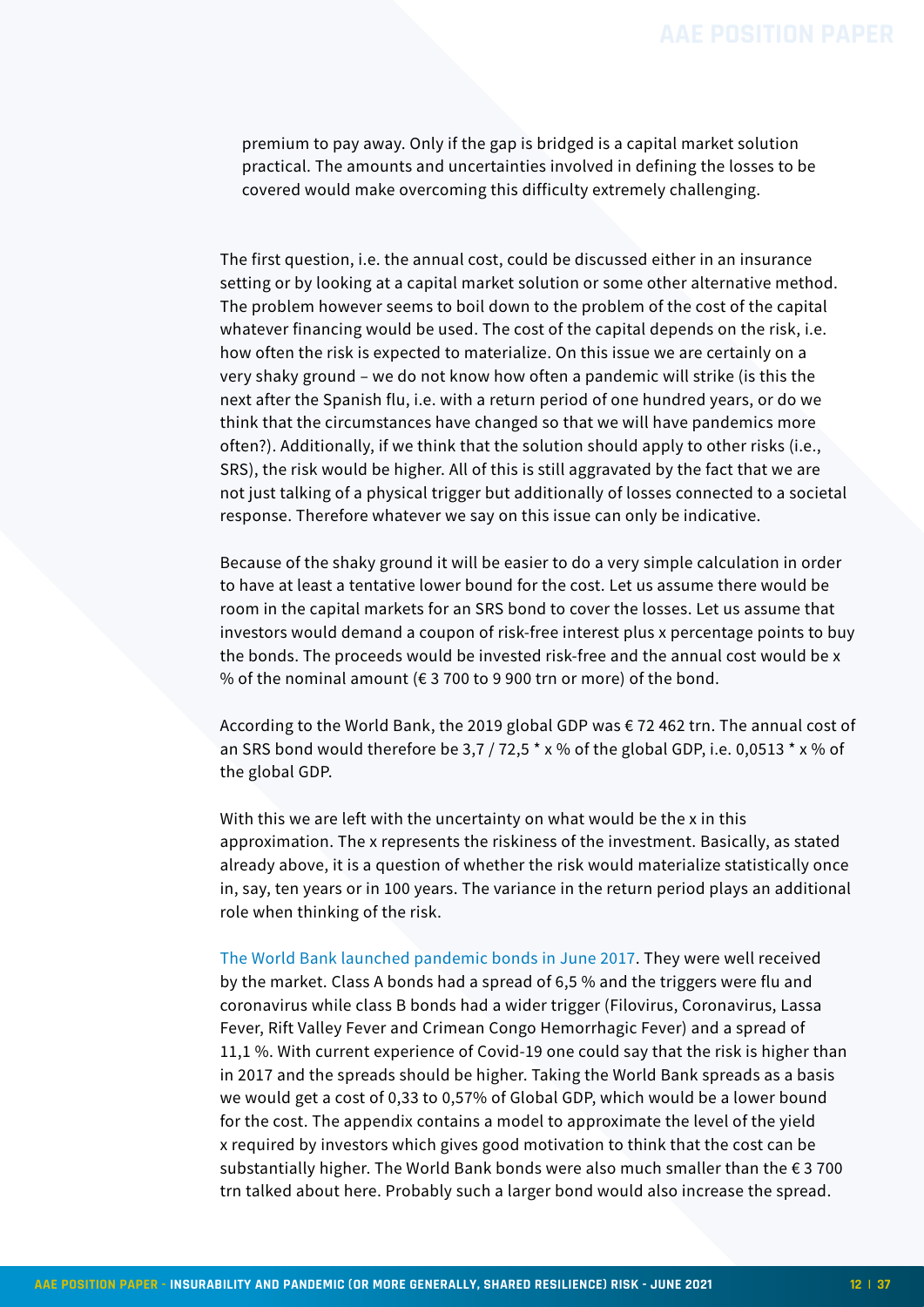We can do the same calculation for some European countries where the results have been slightly lower. One could probably say that the lower bound of the annual cost would be around 0,2 to 0,3 % of GDP. If the covered phenomenon would be something like a general SRS, the cost would likely be substantially higher. It needs to be recognized that our European estimates might be lower than global ones because the loss amount we have used for European countries might be inconsistent with the World Bank figure (e.g. do we talk of all losses due to the pandemic or just NDBI, and do we talk just of the first wave or the total for 2020-2021).

Additionally, one can ask whether the estimate of  $\epsilon$  3 700 trn is correct and whether this has a bearing on the cost. If we think of a capital market solution this will make no difference since the nominal amount of the bond needs to be fixed in advance. Fixing the amount also fixes the cost but limits the possible compensation – in an insurance solution the compensation could be uncapped but the cost would be higher.

For simplicity the above approximation has done determined assuming a capital market solution. One can question whether the result would be different in an insurance context. However, in an insurance context there would still be a need for capital. This capital will always need servicing and hence comes at a cost. Therefore we believe that this lower bound for the cost is also valid in an insurance context.

The second question is about liquidating assets worth  $\epsilon$  3 700 trn or more to pay the claims. According to [SIFMA Capital Markets 2020 Fact Book](https://www.sifma.org/resources/research/fact-book/), *'Global bond markets outstanding value increased by 5.4% to \$105.9 trillion [€ 87 500 trn] while global equity market capitalization increased by 23.8% year-over-year to \$95.0 trillion [€ 78 500 trn] in 2019.'* 

If we had ex ante funds to cover the losses, this would mean the need to liquidate assets worth  $\epsilon$  3 700 trn fairly quickly. That would equal to 4,2 % of the total outstanding bond market or 2,2 % of the total combined bond and equity market. It needs to be evaluated whether this could be possible or whether could lead to a systemic risk event, spreading the pandemic/SRS risk to the capital markets.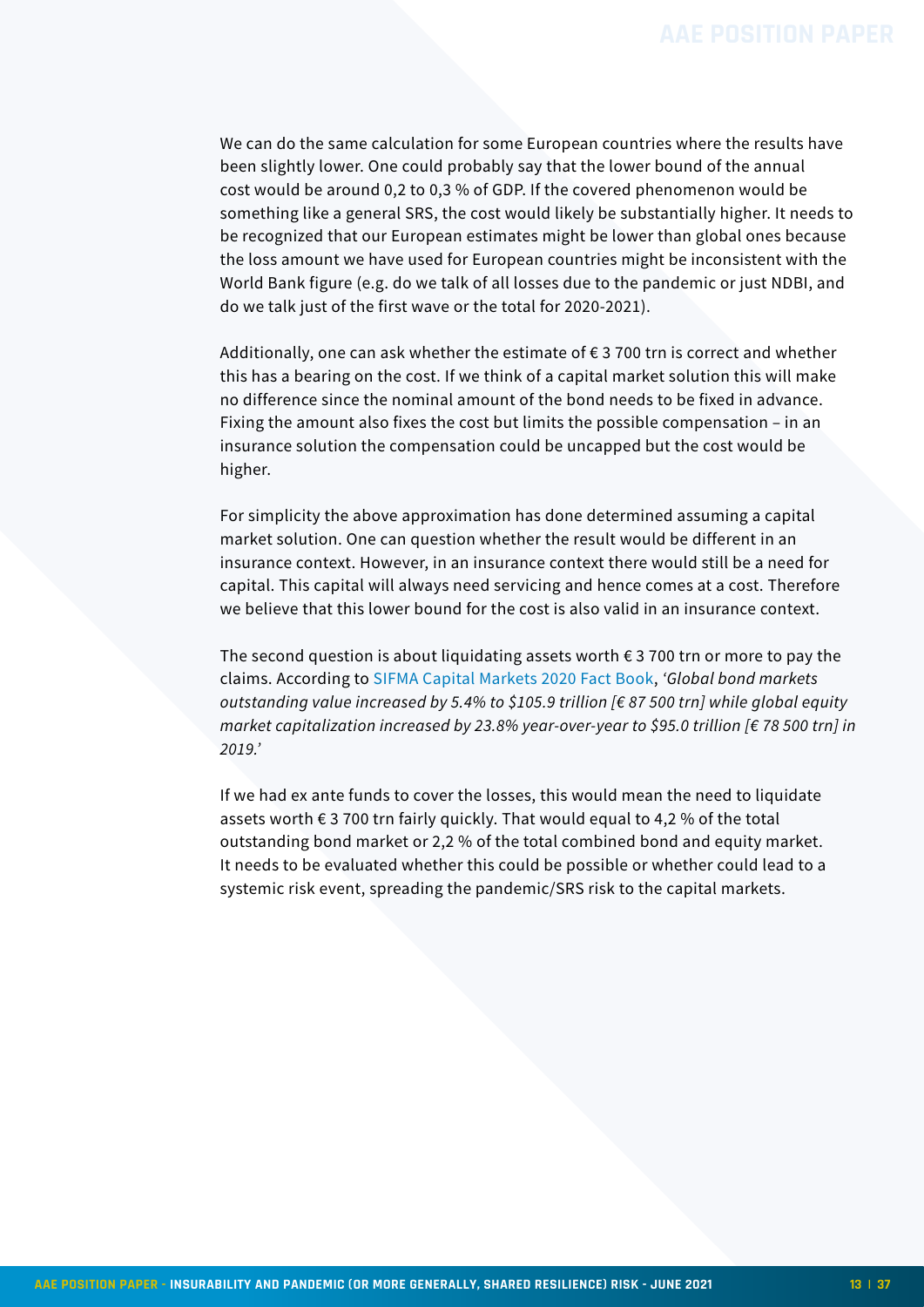**The conclusion is that, in considering an ex-ante funded solution, one should evaluate whether**

- **• we can motivate a cost of at least 0,2 0,3 % but probably much more (at least 0,5 %) of GDP annually when looking at the benefits of such a solution, and whether**
- **• we can cope with the risk of a future incidence creating a systemic risk for the capital markets and therefore actually aggravating the risk.**

**Considering the cost of capital and comparing this to current yields of government bonds one can say that eating the elephant in pieces could make more sense: instead of building a huge ex ante reserve the consequences could be financed with a substantially lower cost ex post with government lending. This however does not mean that targeted insurance etc. solutions could not make sense on a smaller scale, maybe connected to a public private partnership.**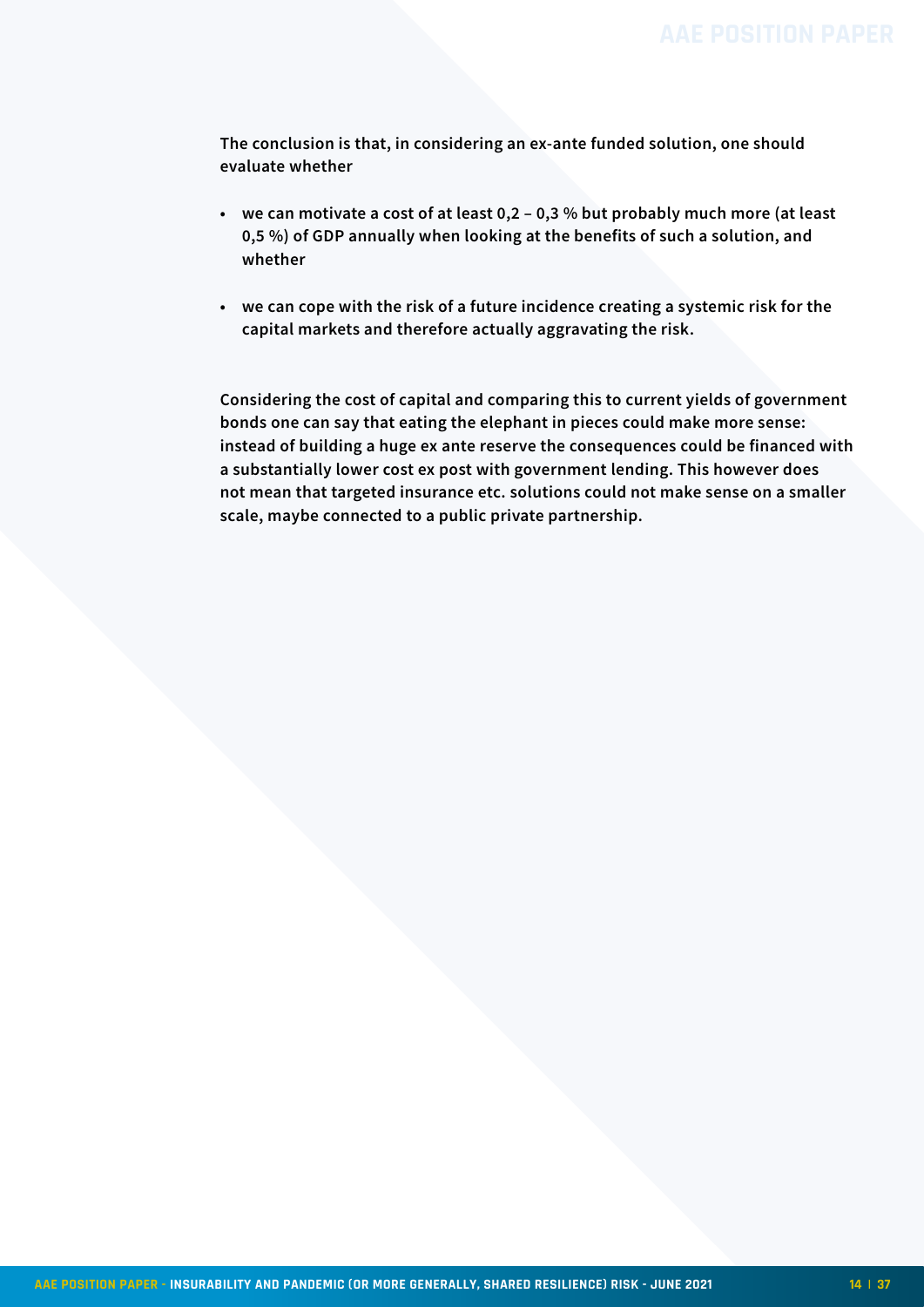## <span id="page-14-0"></span>**4. ACTUARIAL COMMENTS ON PANDEMICS IN 2006**

The European actuarial profession produced in 2006 a note on pandemic risk $12$ . This study was a comprehensive study on the 'near misses' experienced until its date of writing. The consequences of a pandemic were mostly seen in the areas of mortality and morbidity. The amounts of economic losses were taken from different sources and they were understood to be substantial but also smaller than what is happening with Covid-19:

*'The estimates of economic costs of human flu pandemics vary substantially depending on the scenario assumed. The average approximation of the economic cost lies between 0.6% - 1.3% of GDP loss (US National Center for Infectious Diseases 1999). The World Bank estimates warn of costs reaching up to 2% of GDP of affected countries, while the Asian Development Bank (2005) cautions that the costs can reach up to 6.5%, especially in cases of more vulnerable Asian economies.'*

It seems that the Asian Development Bank was closest to the outcomes of today but still took the issue to be more a regional than a global one. The expectation was that the insurance sector would be mainly impacted in the life and pension areas. Non-life insurance was expected mostly take a hit in the area of investments. It is however noted that *'Non-life insurance would probably not be very much impacted by a pandemic, except maybe for some special lines like business interruption.' It is also noted that 'It could be noted, finally, that many non-life insurers have catastrophe reserves that could be released in case of heavy increases in claims.'*

The AAE note represented an understanding at the time of how a pandemic might hit societies and insurers. With hindsight one could say that together with other pre-Covid-19 texts it did not foresee the extent to which a pandemic might lead to societies shutting down.

One could say that the Covid-19 pandemic is different from other previous pandemics. This time it is more about the capacity of social health institutions and the impact of societal lockdowns than for example about death rates. The next pandemic could differ significantly from this one. An important topic for the EU could be to think of possible different pandemic categories. As a simple example, we might contrast long incubation and small death rate pandemics vs. short incubation and high death rate ones, etc. One could the explore different scenarios regarding how the societies would cope with each type.

**Conclusion: Covid-19 has proved that we did not anticipate what impact a pandemic might have in modern networked societies. There is a need to build scenarios of different forms of pandemics and related forms of societal response.**

<sup>12</sup> [Actuarial reflections on pandemic risk and its consequences.](https://actuary.eu/memos/actuarial-reflections-on-pandemic-risk-and-its-consequences/)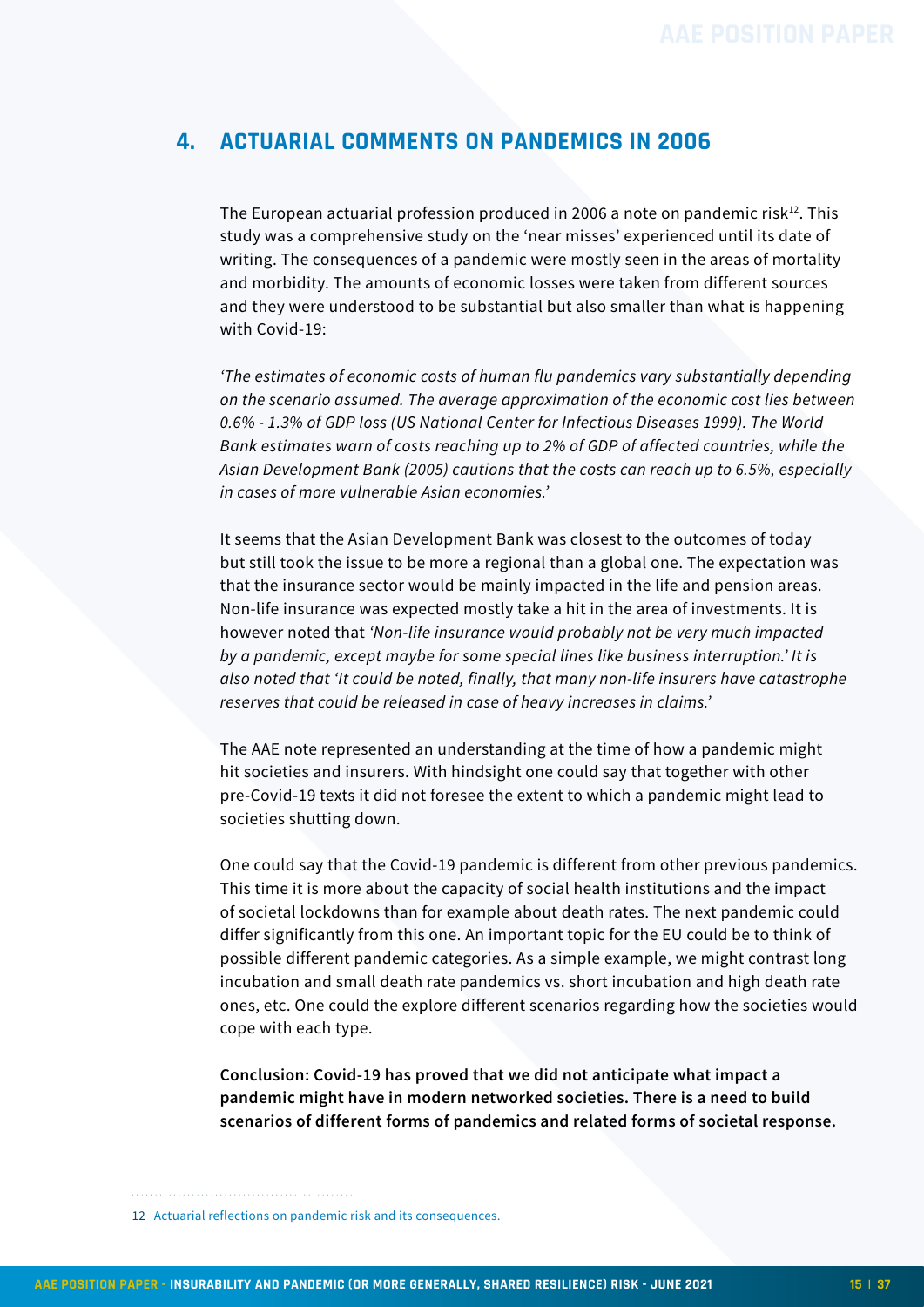# <span id="page-15-0"></span>**5. THE CONCEPT OF INSURABILITY**

From what has been outlined above it seems clear that solutions cannot be found with macroeconomic countercyclical measures or ex ante funded private sector solutions. This would apply in the future if we had a similar pandemic. In areas like terrorism, natural catastrophes etc. we have faced similar challenges. After the initial confusion there were developments that made these phenomena easier to insure. We need to ask what should be done regarding the threat of a new pandemic to make it more practical to cope with them. For this reason it is now important to look at the current situation and see where we have problems with insurability.

An insurance transaction involves the insured assuming a guaranteed and known relatively small loss in the form of a payment to the insurer in exchange for the insurer's promise to compensate the insured in the event of a covered loss. The insured receives a contract, called the insurance policy, which details the conditions and circumstances under which the insurer will compensate the insured. The insurer may hedge its own risk by taking out reinsurance, whereby another insurance company agrees to carry some of the risks. The questions of insurability do not apply only to insurers but also in some form to all ex ante actions we might take to prepare for a pandemic.

Conditions for a risk to be practically insurable:

- **Large number of similar exposure units.** Insurance operates through pooling of resources and the majority of insurance policies relate to individual members of large classes, allowing insurers to benefit from the law of large numbers.
- **Definite Loss.** The loss takes place at a known time, in a known place, and from a known cause.
- **Accidental Loss.** The event that constitutes the trigger of a claim should be fortuitous, or at least outside the control of the beneficiary of the insurance. The loss should be 'pure,' in the sense that it results from an event for which there is only the opportunity for cost.
- **Large Loss.** The size of the loss must be meaningful from the perspective of the insured. Insurance premiums need to cover the expected cost of losses plus the cost of issuing and administering the policy, adjusting losses, and supplying the capital needed to reasonably assure that the insurer will be able to pay claims.
- **Affordable Premium.** If the likelihood of an insured event is so high, or the cost of the event so large, that the resulting premium is large relative to the amount of protection offered, it is not likely that anyone will buy insurance, even if on offer (unless they are legally required to do so).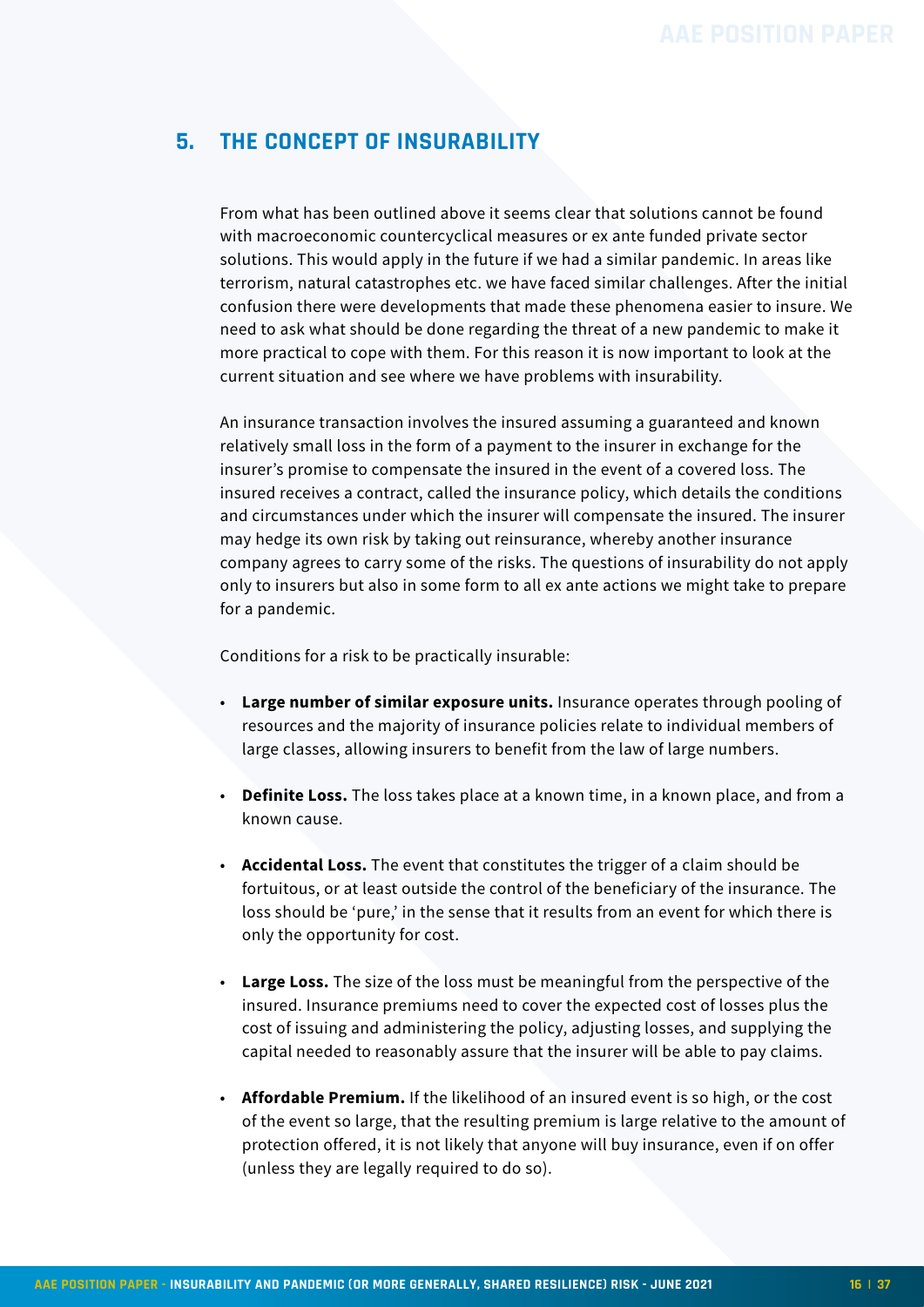- **Calculable Loss.** There are two elements that must be at least estimable, if not formally calculable: the probability of loss, and the attendant cost. Probability of loss is generally an empirical exercise, while cost has more to do with the ability of a reasonable person in possession of a copy of the insurance policy and a proof of loss associated with a claim presented under that policy to make a reasonably definite and objective evaluation of the amount of the loss recoverable as a result of the claim.
- **Limited risk of catastrophically large losses.** Insurable losses are ideally independent and non-catastrophic, meaning that losses do not happen all at once and individual losses are not severe enough to bankrupt the insurer; insurers may prefer to limit their exposure to a loss from a single event to some small portion of their capital base.

While these general characteristics make a risk as such insurable there are additional requirements that influence the situation, often creating circumstances where insurability is threatened. The main issues in this area are:

- control of **adverse selection**  i.e. to avoid the pool of insured of risks being overly biased towards ones that are more risky than the average
- control of **moral hazard**  i.e. the situation where insurance cover leads to behavioral changes leading to an increase in claims,
- **insurance fraud**  where fraudulent claims increase compensations to be paid too much, and
- public support **crowding out private risk mutualization**

Insurance is not a static concept remaining the same over time. Insurers have developed different solutions to adapt insurance techniques in face of different  $chall$ enges $^{13}$ :

- Risk prevention can limit risks to a tolerable level.
- Adjustments to terms and conditions can play a role, e.g., deductibles and copayments can combat moral hazard and cover limits can transform unquantifiable underlying risks into known maximum exposures.
- Risk selection and pricing can reduce adverse selection and facilitate proper reaction to loss experience.

<sup>13</sup> Adapted from Sigma No 4/2005, Innovating to insure the uninsurable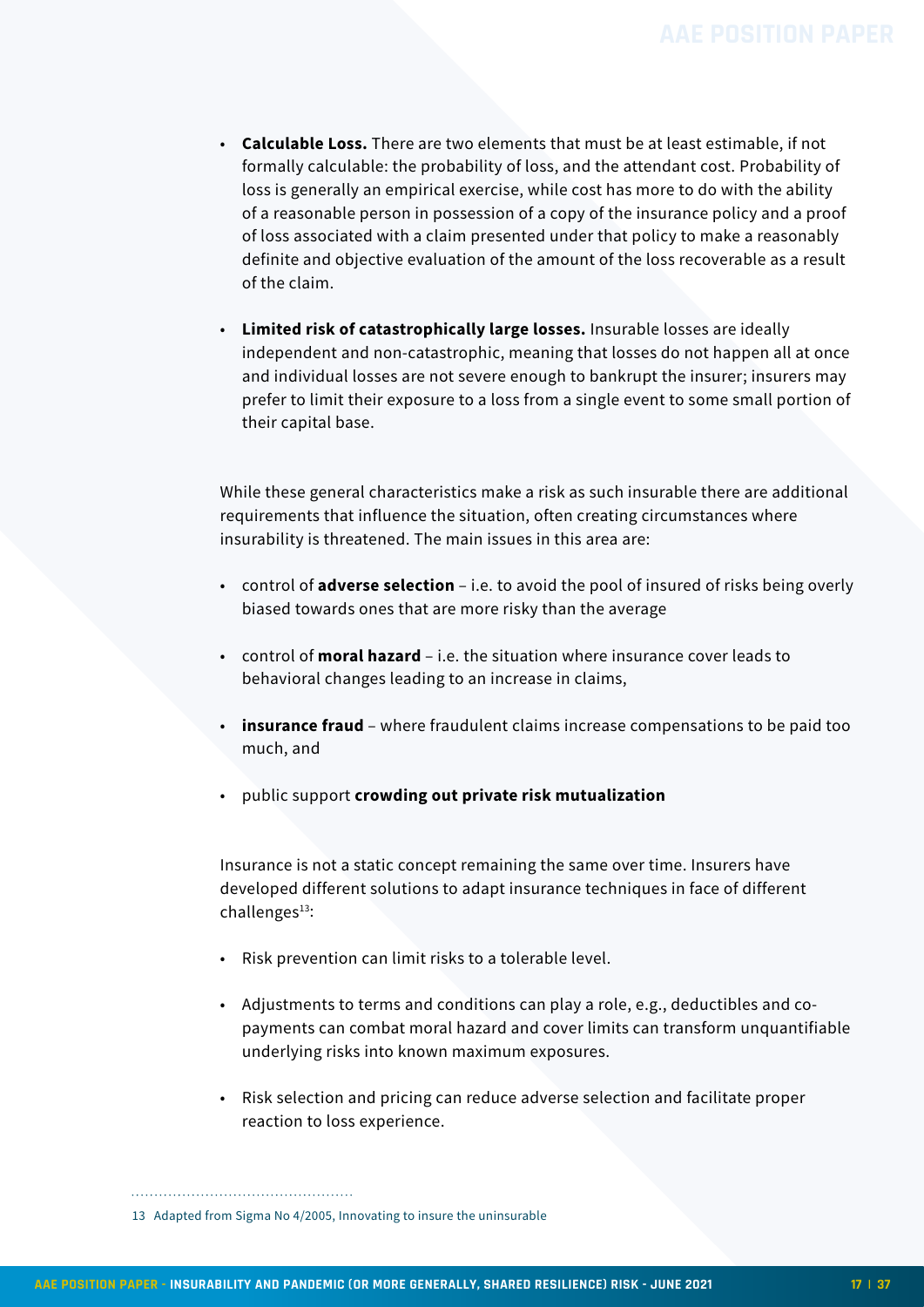- Innovation can respond to demand for new risk covers.
- Reinsurance and securitization to provide additional capacity.
- Private/public partnerships have been developed when private sector market have failed to provide coverage of a critical risk $14$ .

**Conclusion: Criteria of insurability need to be taken into account whatever the nature of the proposed solution (and whether or not it is based on insurance).**

<sup>14</sup> Examples include Flood Re and some examples of terrorism coverage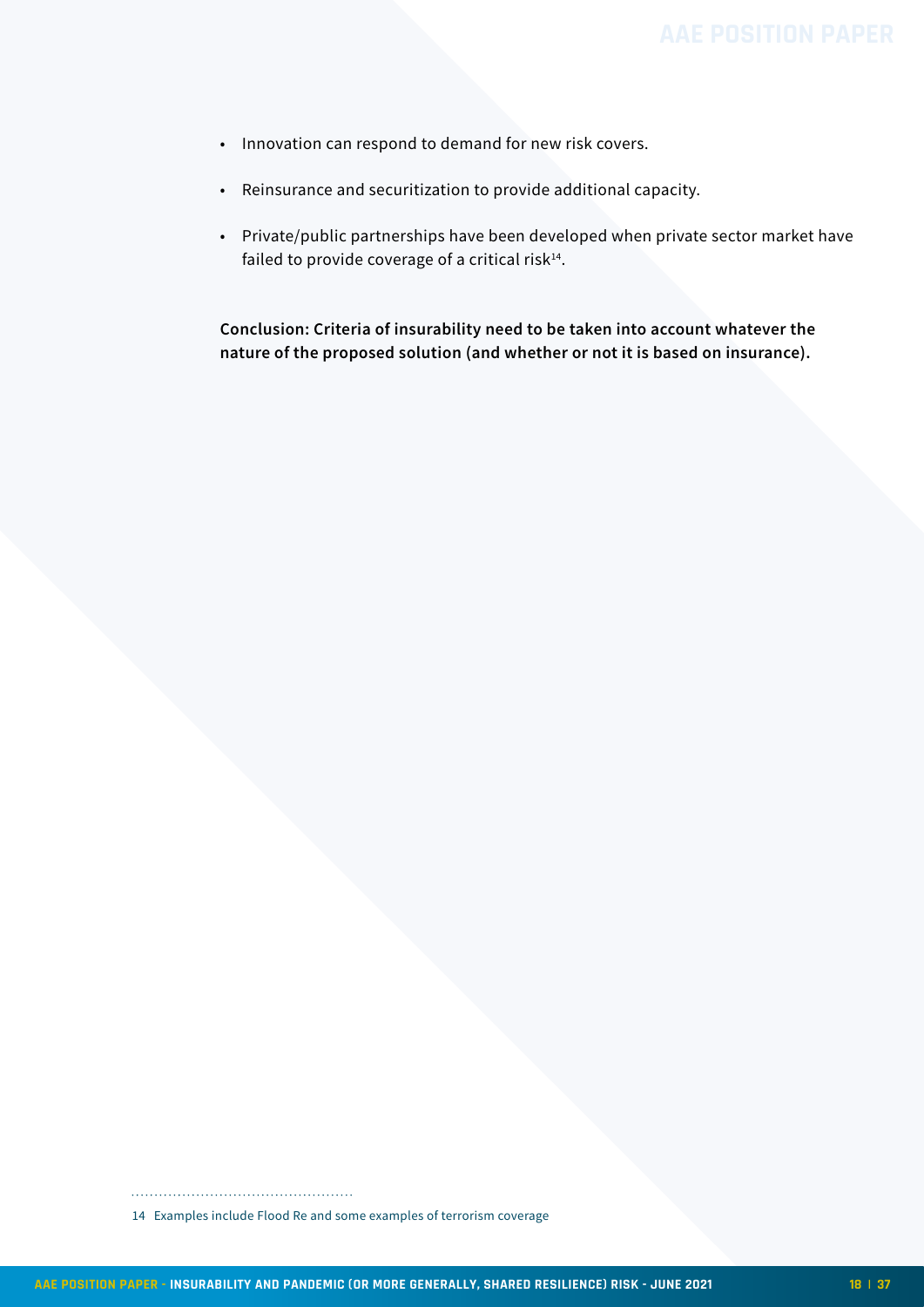### <span id="page-18-0"></span>**6. CHARACTERISTICS OF PANDEMIC/SYSTEMIC RISK**

As Covid-19 has illustrated, pandemics (and societal responses to them) can create or amplify risks to the economic fabric of society. The lockdowns, stay-at-home orders and other responses adopted by governments to mitigate public health issues thrown up by the pandemic have had dramatic negative impacts on substantial parts of the economy. As with most economic disruptions, there have been some economic winners (e.g. firms providing online services such as video-conferencing) as well as many losers (e.g. the travel, leisure and hospitality sectors). Looking further out, it is difficult to say when, and even if, some of the worst hit sectors will recover. There is also scope for substantial second round impacts, e.g. to demand for different sorts of commercial property, depending on how employment patterns evolve as a consequence of the pandemic.

A commonly used way of exploring these dynamics is via the concept of 'systemic risk'. Various meanings can be given to this term, depending partly on what the system is that we are focusing on. Most usually, the focus is on the financial system or the broader economic system. A relevant definition in the context of the European Union financial system is the one used in the establishment of the European Systemic Risk Board (ESRB). The definition used in its founding instruments is *"'Systemic risk' means a risk of disruption in the financial system with the potential to have serious negative consequences for the internal market and the real economy"*, see European Union (2010)<sup>15</sup>.

From a purely financial system perspective, the systemic risk aspects of Covid-19 have arguably so far been relatively contained. Granted, some financial markets have seized up, e.g. the commercial real estate market, with suspension of dealing in some funds investing in such markets, but these were typically markets that already had a reputation for being potentially relatively illiquid in times of stress. Equity markets nosedived shortly after lockdowns were first implemented but have in many cases recovered.

From a broader economic perspective, the impact has been much larger, principally focused on the 'real' economy. The relative resilience of the financial system so far is also in part a reflection of the very extensive fiscal and monetary support measures introduced by most developed world governments and central banks. In effect, central authorities have underwritten many of the economic costs inflicted by the pandemic on individual participants in their economies, via furlough schemes aiming to avoid employee lay-offs, via loan packages and fiscal measures to tide businesses through lean times and via monetary policies lowering interest rates with the aim of stimulating economic activity. In some member states, bankruptcy processes have been temporarily stayed, giving firms more time to react to challenges thrown up by the pandemic. A consequence of these support measures is that government

15 European Union (2010). Regulation (EU) No 1092/2010. European Union.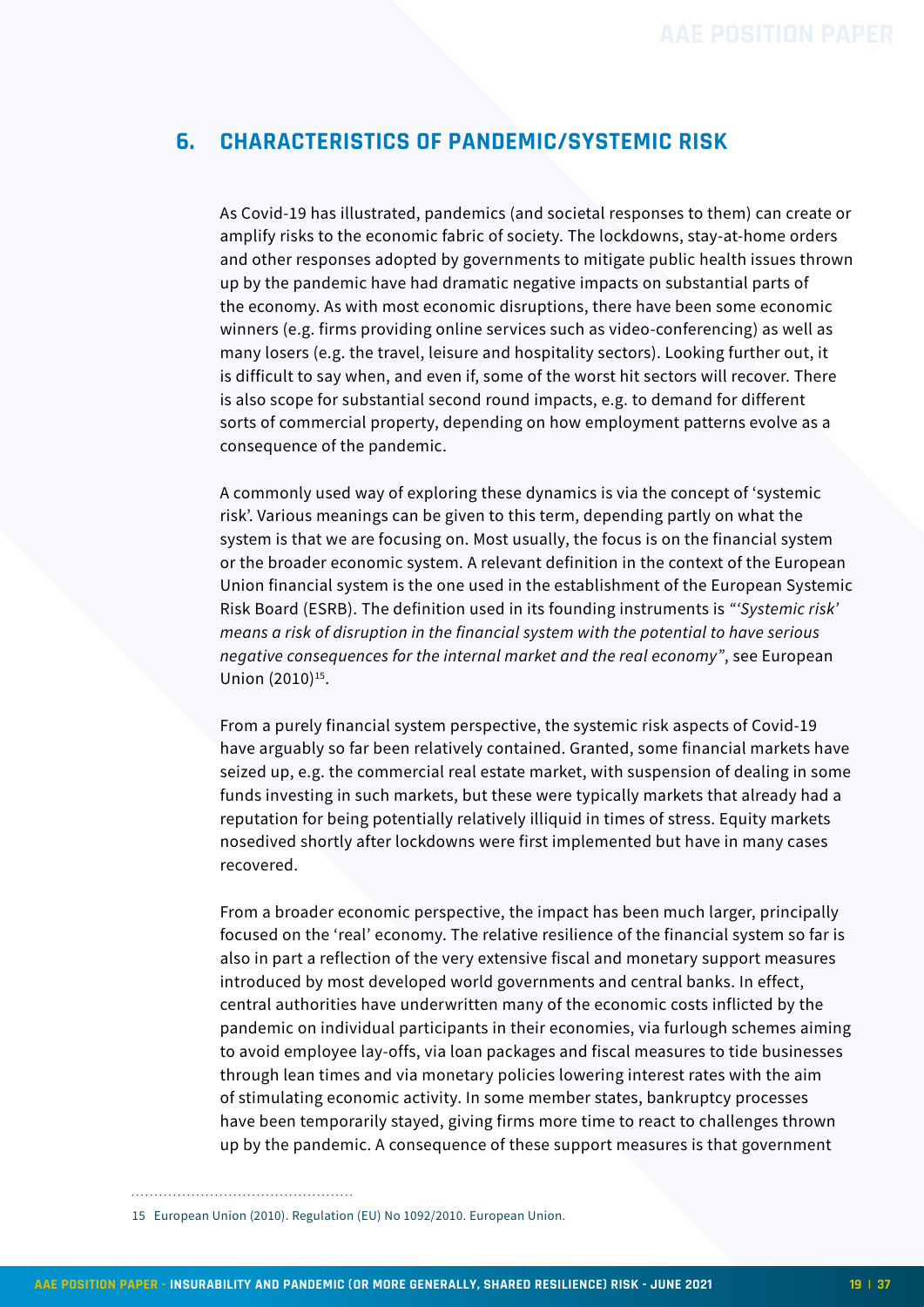deficits have jumped dramatically, and government debt to GDP ratios are doing likewise. From a big picture perspective, we might argue that governments have to a substantial extent mutualised or socialised many of the challenges the pandemic has brought to individual workers and businesses within their jurisdictions, with the costs likely to be borne via future tax increases (or possibly cuts in future public services). At a pan-European level, the EU has agreed to an unprecedented pooling of its own member state resources via joint debt issuance and its landmark recovery fund.

A corollary is that the overall impact of a pandemic is driven both by the pandemic itself and by how society responds to the pandemic. An ideal shared resilience solution needs to take this into account, e.g.:

- a. Losses borne by the private sector providers of protection against such events should as far as possible be independent of governmental responses to the problem, to avoid the equivalent of moral hazard on the part of governments;
- b. The solution should be clear on who bears what costs; and
- c. The solution should include appropriate incentives that target the use of society's resources in a manner that is as efficient as possible.

The larger the financial shock delivered by a pandemic or other similar challenge, the more likely it is that broad-scale public sector responses of the sort we have seen with this pandemic will be needed to avoid economic meltdowns. As EIOPA (2020)<sup>16</sup> points out, *'The wide-ranging nature of pandemics means traditional insurance risk transfer mechanisms are not always appropriate, making them too great a burden to be shouldered by insurance companies alone. Instead, solutions involving both the public and private sector are needed'*. As the EU's landmark recovery fund indicates, some challenges can swamp even individual countries, and it is of course possible to conceive of shocks like asteroid strikes that are so large that they could swamp civilization as a whole.

Conversely, the vast majority of risks, even systemic risks, are not so large. In any case, the inevitably blunt nature of public sector responses makes them prone to many economic challenges, e.g. mispricing and inefficient allocation of resources, scope for free riding, favouritism etc. The inherent appeal of insurance is that it allows individual economic participants to pool risks they themselves face in a broadly equitable manner, with prices charged set competitively by the insurance market in a manner that should broadly link the price paid to the risk being pooled. Whilst doing so, insurers typically also build up pools of capital which if suitably structured should contribute to long-term economic growth and broader societal well-being.

One might therefore expect that an optimal risk response to a pandemic or other similar challenge will, as EIOPA (2020) notes, involve shared private and public sector

<sup>16</sup> EIOPA (2020). Issues paper on shared resilience solutions for pandemics. European Insurance and Occupational Pensions Authority.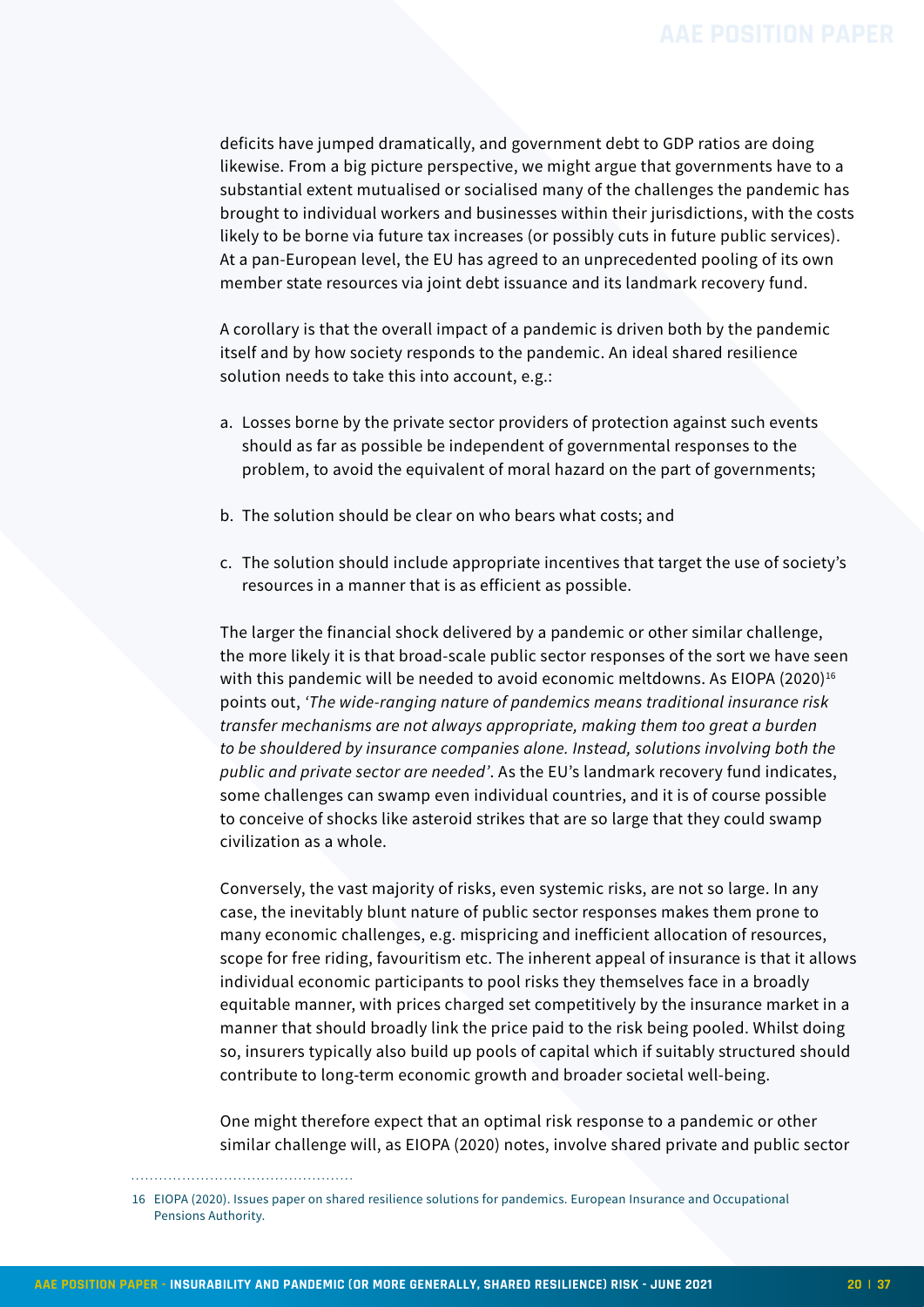participation, playing on the strengths of the different possible risk owners, with the public sector predominantly carrying the most extreme risks and the private sector predominantly carrying the more contained risks.

A specific focus might be on the expertise the private sector has in pricing risk. For example, as noted previously, pandemic-related non-damage business interruption insurance has not so far been commonly included in European insurance solutions. A shared resilience solution could leverage insurance company pricing disciplines, to incentivise the insured to take reasonable steps to minimise the business disruption that a pandemic driven interruption might create (to the extent this was practical). However, it might still transfer risks not practically capable of being diversified by the insurer alone (even in combination with reinsurers) to a central publicly-supported body.

Theoretically, there is no specific need for private sector components of such a solution to be an insurer. However, it would in effect be behaving like an insurer and we should therefore presumably want it to be regulated like an insurer too, in order to maximise the likelihood that it will be managed sensibly and with sufficient capital to be likely to honour the promises it makes to its customers. How any relevant public sector component should be structured (and, in some cases, regulated) depends on many factors, some operational (e.g. how price differentiated should any coverage be, if ultimately the alternative is undifferentiated support for such activities from central government funds, and what sort of structure supports the best governance) and some more philosophical / political (e.g. how much we would want the relevant body to be able to stand on its own if its sponsoring government were itself to get into difficulties and/or to what extent we would want it to span multiple jurisdictions).

Alternatively, we might focus less on differentiation of risk ownership and more on differentiation of skill sets. Insurer skill sets not only include pricing but also claims management. During this pandemic, many governments have employed banks as agents to administer support loans the governments have extended to different parts of the economy. The logic is that the banks have better understanding of the business models of the organisations to whom loans might be advanced, so are better able to identify which ones are likely to have a sustainable business model once the pandemic eases. We might envisage insurers playing a similar agency role if the proposed shared resilience solution involves restricting the public sector insurance coverage component to only a subset of all potential insureds.

This brings us back to (financial) systemic risk. The larger the ownership of e.g. pandemic risk we expect specific players in the insurance industry to bear, the greater is the possibility that this risk exposure, if it crystallises, could spill over with undesirable consequences into other parts of the insurance industry or to the rest of the financial sector. For risks that are large enough to require shared resilience solutions, expectations and decisions about how much of the risk should be borne by the private versus public sector need to bear in mind what level of risk the private sector is realistically capable of bearing without potentially itself becoming a source of problems should a large enough risk event occur.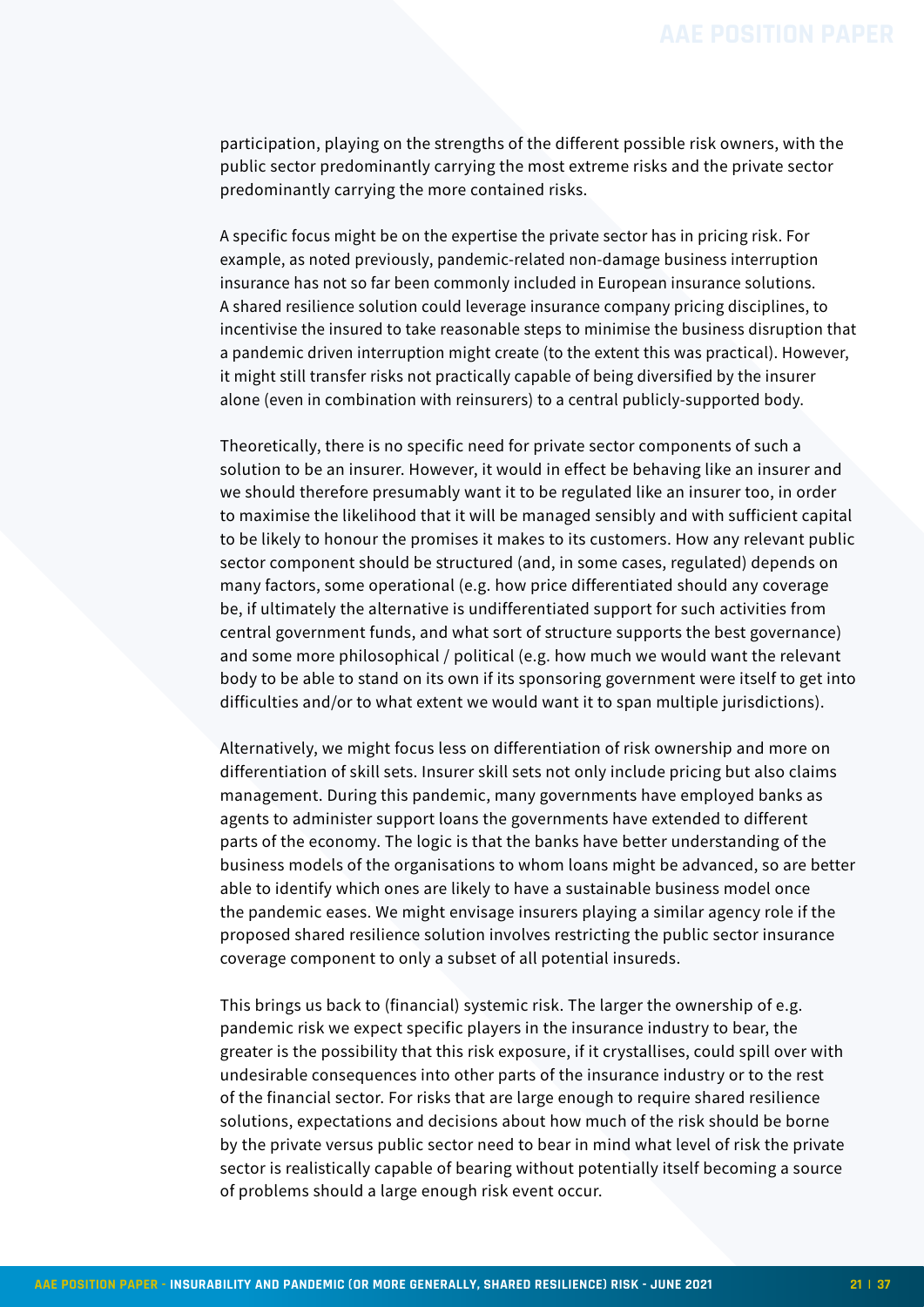**Conclusion: The economic consequences of Covid-19 are not a systemic crisis in the traditional sense of the term. To the extent a private relief is sought care must be taken for it not to give rise to systemic risk materializing in the financial sector. Insurance concepts managed by insurers or other operators functioning to a large extent like insurers will provide a solid basis for possible public private solutions.**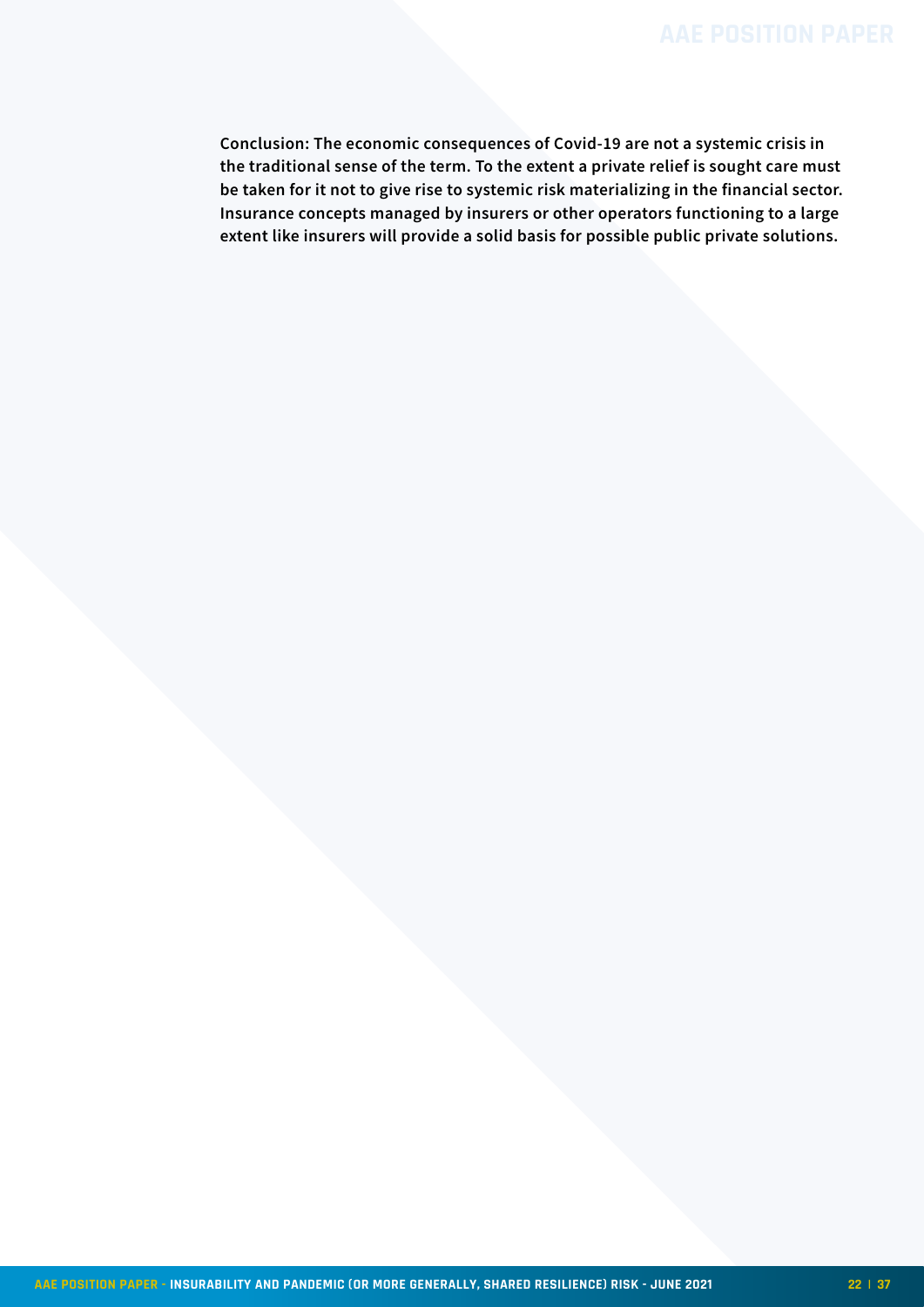# <span id="page-22-0"></span>**7. EIOPA'S CONCEPT OF A SHARED RESILIENCY SOLUTION**

EIOPA is looking for NDBI for SMEs (small and medium enterprises), as the economic shutdown has greatly affected the SMEs that do not have the financial capability to withstand any sustained shut down of activity. According to EIOPA's paper: *'A simple product would allow policyholders to get quick coverage and would allow policyholders to understand the product and against what they are covered for. A clear statement of the conditions of the NDBI coverage, such as triggers and scope, as well as on the exclusions is therefore essential. Furthermore, if the premium is risk-based, it can be used as a transparent indicator of the risk and thus for monitoring how the risk evolves over time. It is also possible to reflect risk prevention measures in the premium, incentivising the policyholder to invest in risk prevention. By bundling the cover with other insurance products (e.g. fire and property), pandemic insurance would be made more accessible and there may be a possibility to benefit from some risk diversification. Bundling would also simplify the access to NDBI insurance, as policyholders would be automatically covered if they get a property insurance product, for example.'*

EIOPA would organize the cover in four layers:

| <b>LAYERS</b>       | <b>RISK TRANSFER MEGANISM</b>                                                             |                                        |  |
|---------------------|-------------------------------------------------------------------------------------------|----------------------------------------|--|
| <b>First Layer</b>  | Insurence / insurence pool                                                                | <b>Private</b>                         |  |
| <b>Second Layer</b> | Reinsurance / ART / reinsurance pool                                                      |                                        |  |
| <b>Third Layer</b>  | Government support in excess of the<br>private market participation, at national<br>level | <b>Public-private</b><br><b>Public</b> |  |
| <b>Fourth Layer</b> | EU overarching support mechanism, in<br>excess of national level                          |                                        |  |

EIOPA finds a role for a EU-level action: *'A layer including an EU-wide intervention could be justified by the pan-European nature of the pandemic crisis. The type of involvement could range from encouraging or promoting risk prevention and incentivising and coordinating national measures, to providing financial support for the recovery from the pandemic, through a funding-type mechanism or based on a reinsurance-type mechanism. EU interventions may have to consider solutions in place at national level, in order not to create or deepen economic fragmentation across Member States in the wake of a crisis.'* EU-level could at least offer a blueprint to national solutions and thus minimize the risk of increasing fragmentation.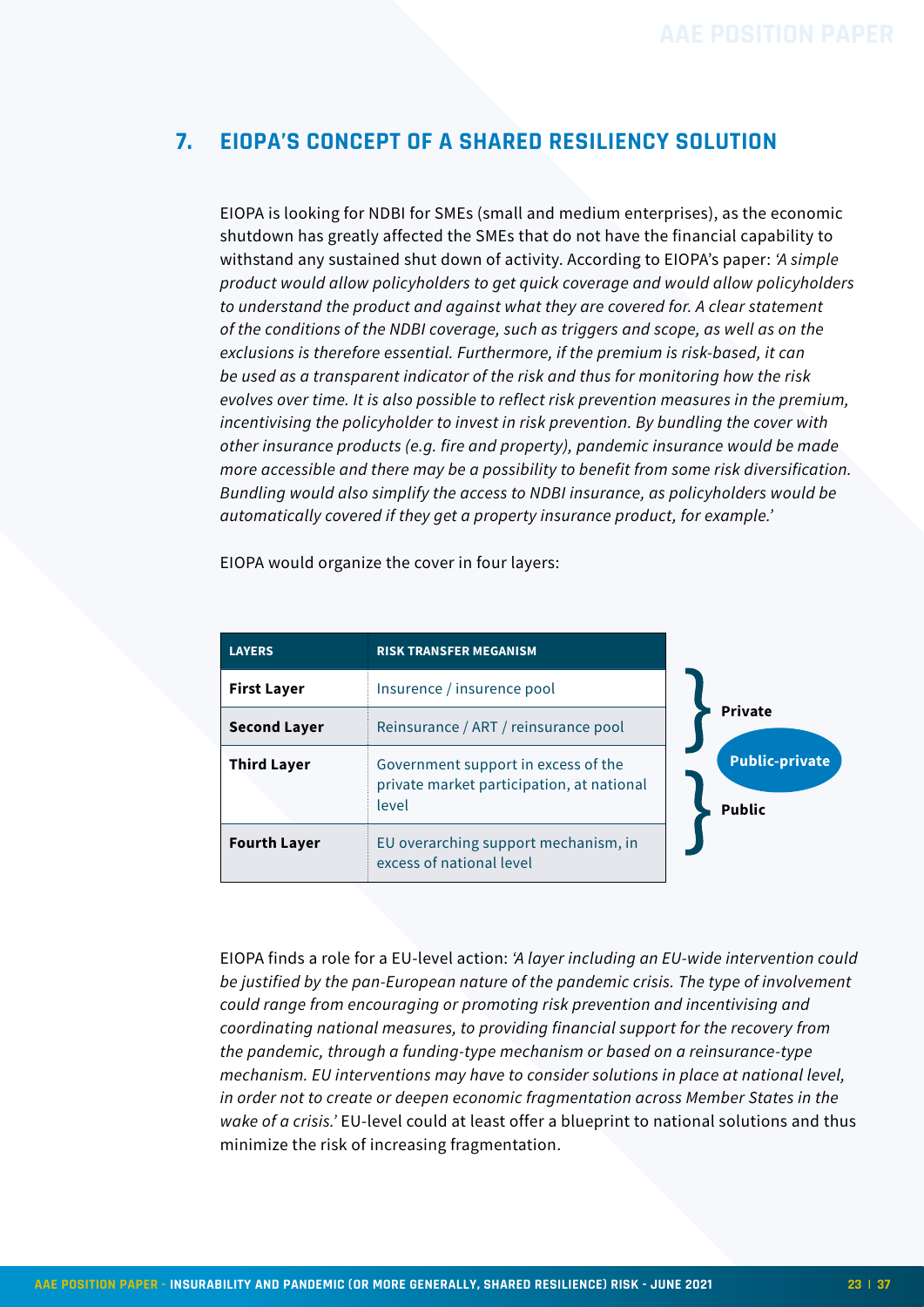EIOPA sees it insufficient to restrict the solution just to a pandemic: *'As the global economy relies on interconnected infrastructures and uninterrupted supply chains, other potentially systemic risks, such as cyber, climate change or terrorism risk also have the potential of being widely disruptive. Terrorism risks in particular, but to some extent also climate change risks and other risks, need shared resilience solutions in order to enable insurability. In many jurisdictions for example, governmental guarantees and similar schemes have already been implemented so that consumers have access to protection against terrorism risks as the market does not provide enough reinsurance capacity for such risks.'*

EIOPA sees additionally a need to

- improve the modelling of the risk,
- reflect prevention measures in NDBI insurance premiums and policy conditions, and
- create a platform for public and private coordination on prevention measures.

EIOPA's later paper in 2021 focuses additionally on three areas: (i) risk prevention, (ii) the role of capital markets in risk transfer and (iii) pooling of perils for addressing systemic risk.

**Conclusion: It is essential not to be able to win the previous war but to be prepared for the future. Development of scenarios as proposed at the end of chapter 4 could provide a good basis for blueprints of more extensive solutions.**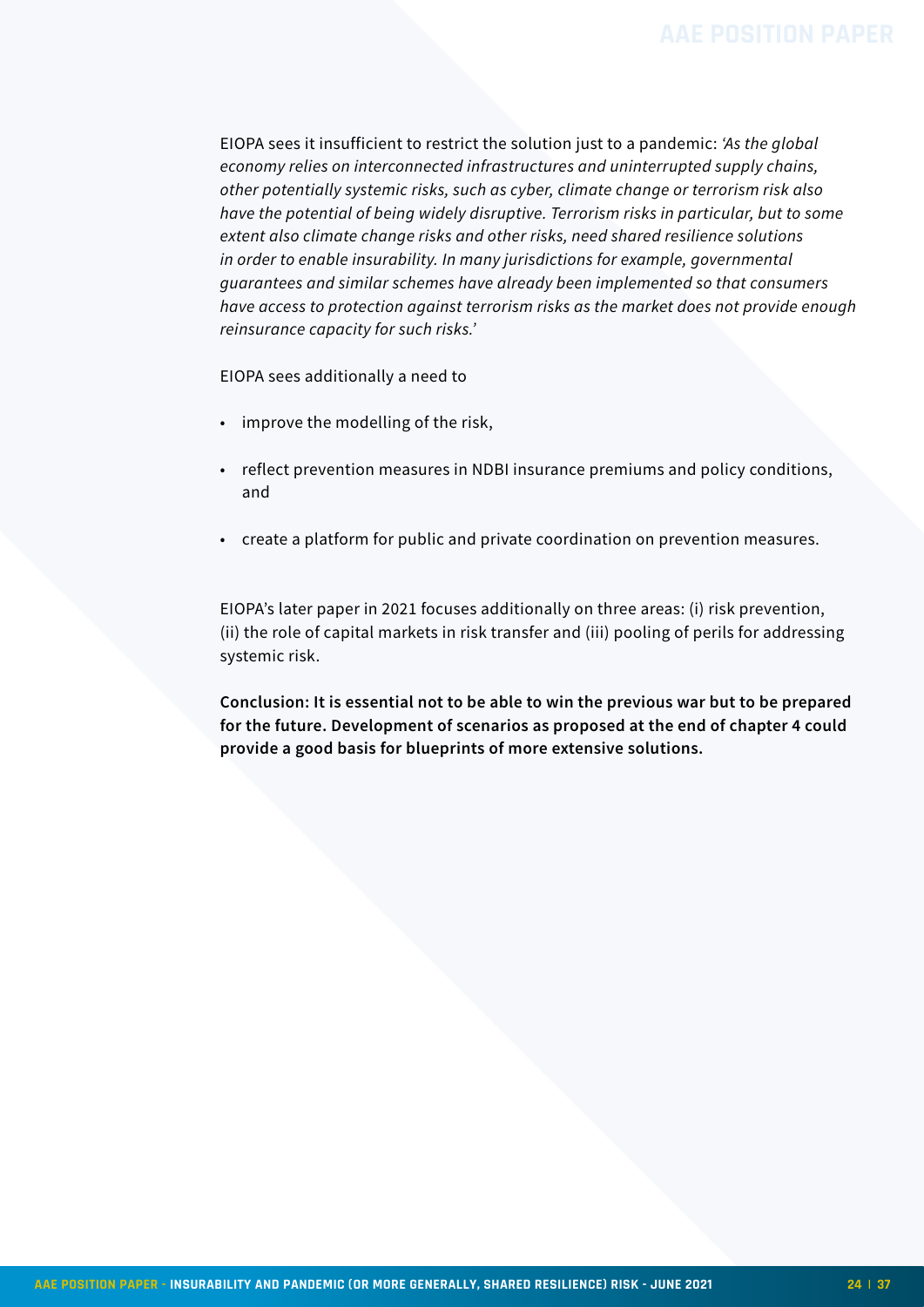# <span id="page-24-0"></span>**8. CONSIDERATIONS ON THE INSURABILITY OF PANDEMIC/ SYSTEMIC RISK**

### **A. LARGE NUMBER OF SIMILAR EXPOSURE UNITS**

A significant challenge emerging from Covid-19 is the definition of losses to be covered and insurance classes affected. In Covid-19 the cover needed is for NDBI while in other events the needs are probably different. For NDBI, the covered entity is a business which runs the risk of loss of income (lost profits, fixed costs, extra expenses) as a result of the outcome, especially societal lockdown, of a pandemictype event. The extent of exposure of businesses to the event will depend on a number of factors, including:

- the **nature of the business covered**. For instance, certain IT businesses are not adversely affected whereas the majority of hospitality, travel and non-food retail businesses are significantly affected.
- the **extent and type of government intervention** following the event. Economies will be impacted differently, at macro level and at the level of individual sectors, depending on how governments react to the event, e.g. by population lockdown, forced business closure, social distancing, restrictions on large gatherings, provision of payments to affected employees, quarantines, etc.
- the **nature of the event itself**. The impacts of, e.g., pandemics, tsunamis or large scale cyber issues could be quite different, which makes the categorisation of entities for insurance covering each of these eventualities complex.

Although business insurance (BI) coverage has been extended in some cases to cover loss of income even in the absence of physical damage to the premises of the insured, there is generally an exclusion relating to pandemic events following the SARS event in 2003.

The above challenges demonstrate the difficulty of identifying classes of members for this type of coverage. It may be that effectively addressing the challenges will result in a number of smaller sub-classes. These sub-classes may differ from the classes normally identified for BI insurance purposes. This may be viable from an insurability perspective provided resulting classes contain "large enough" numbers, but not too much driven by a common factor (i.e., correlation) that the law of large numbers fails to apply.

**Conclusion: In situations like this the number of similar exposure units is not the problem but the correlation between them makes insuring them difficult.**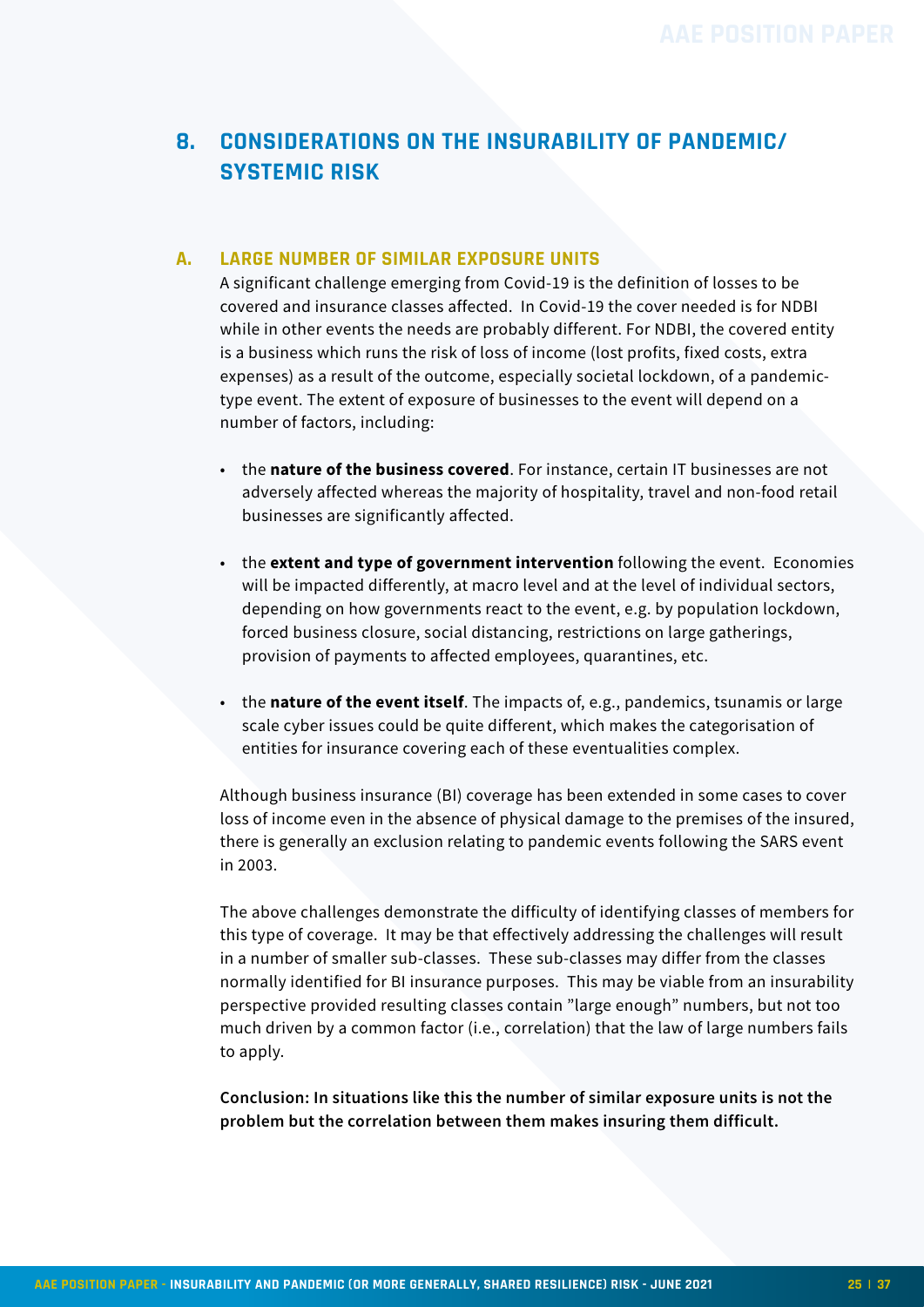#### **B. DEFINITE LOSS/CALCULABLE LOSS**

Certain catastrophic losses will be clearly identifiable in terms of the time, place or cause of the event. This will be the case for instance with a factory which is destroyed or damaged by fire. Apart from physical damage, the insured may also suffer a loss of business income from which to pay the expenses of the business and make a profit. They may also incur extra costs, such as renting alternative premises, to maintain the turnover of the business. All these losses are covered by business interruption insurance.

Other losses will be less identifiable. A pandemic for instance may not have an exactly identifiable cause, as is the case with Covid-19. The time at which a virus becomes active or infects individuals or groups may be uncertain and the place in which infection occurs may also not be known. This lack of certainty may make it difficult for claimants and insurers to identify the validity of a claim.

Both the probability of loss and the attendant cost do not readily lend themselves to calculation. These events are highly unusual and unforeseeable. They also vary in intensity and form of impact. As mentioned above, the extent of exposure of businesses to the event will depend on a number of factors. For instance, government intervention (e.g., paying a proportion of employees' salaries, providing fiscal stimulus), or landlord forbearance in relation to property rental, can impact on cost, which is also subject to the severity of the event and the specific economic impact. The uncertainties set out above mean that forecasting insured losses in a pandemic is very challenging and subject to significant variations.

Key characteristics of the forecast of an insurance claim are probability of occurrence and cost of the claim. Insurers' appetite is generally higher for cases with less prediction error as these result in better portfolio management, more accurate pricing and easier handling of claims. There are several issues arising from uncertainties in relation to handling and estimating the costs of the losses due to systemic and pandemic events. These are:

- Occurrence of event (Frequency)
	- Definition of event
	- Definition of cover
- Claims Handling and settling (Severity)

As has been demonstrated during Covid-19, pandemic insurance covers with NDBI bear a high level of reputational risk due to the potential uncertainties of event/cover definitions, which could lead to disputes and significant additional legal fees. These uncertainties have a significant impact on (re-)insurers' willingness to deploy capacity and overall levels of risk premium.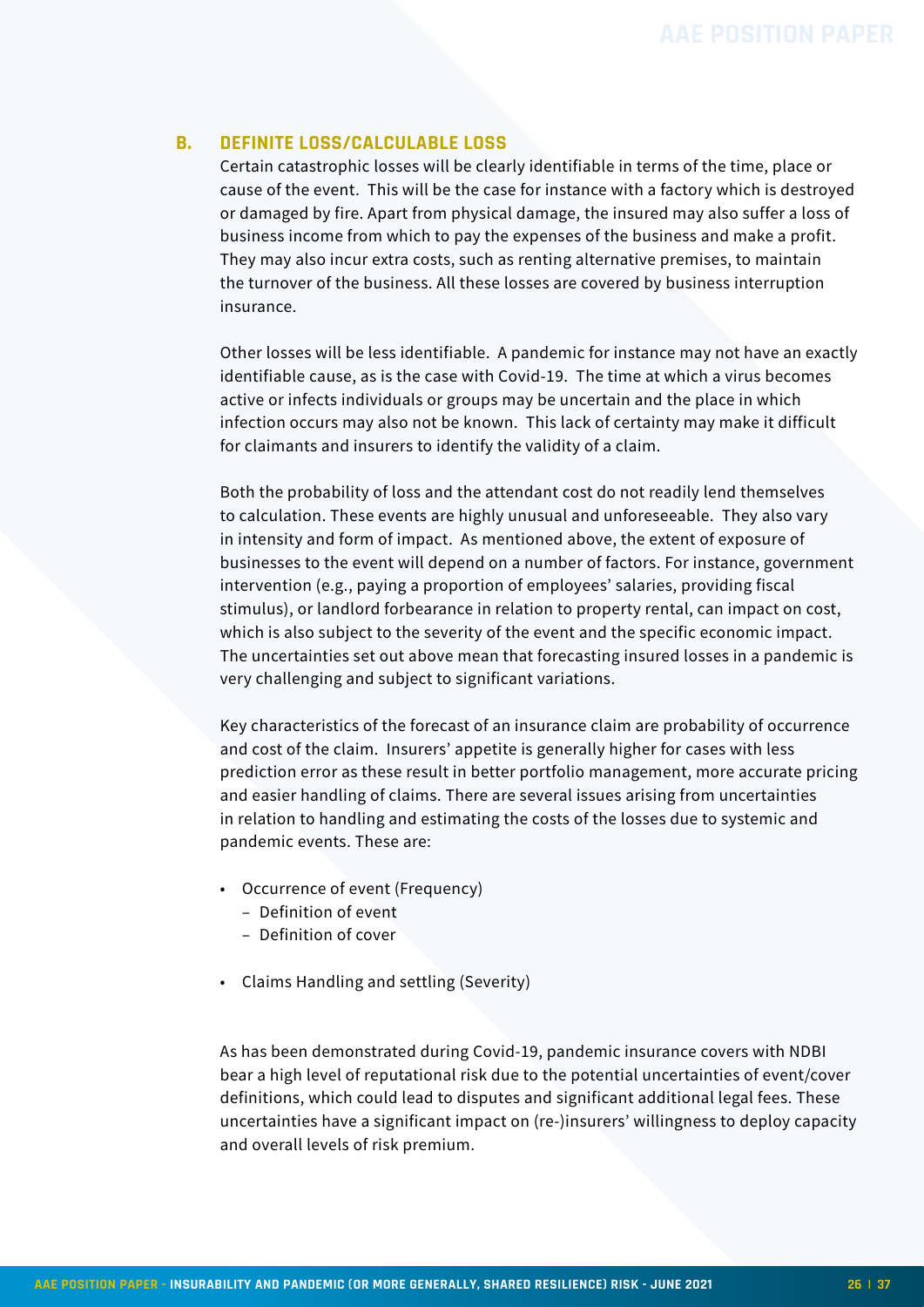After Covid-19 there will in principle be experience of how things evolved over the course of this pandemic. However, future pandemics might present different problems. Additionally, if the arrangements are to cover other possible disasters, it becomes even more difficult to define ex ante the losses that will be covered.

**Conclusion: Any private sector ex ante solution will need detailed rules on what is to be covered and what triggers the compensation.**

#### **C. ACCIDENTAL LOSS**

Normally insurance covers losses from events that are accidental and independent of the will of the policyholder. The cases covered are also not speculative in the sense that their effects on the policyholder can only be negative. With respect to a societal lockdown it is natural to ask whether the loss is accidental or not.

Business interruption has traditionally covered losses arising from identifiable events or damage which relate specifically to that business. Coverage under consideration, possibly arising from catastrophic events, would not necessarily impact specifically on a business, in the sense that none of the businesses' assets, stock, property, etc. may be impacted. In the case of Covid-19, the impact on businesses has emerged from a variety of factors which are not directly related to the business itself, such as forced closure of businesses in general or people being confined to their homes. As mentioned above, BI policy coverage has been extended in some cases to cover loss of income even in the absence of physical damage to the premises of the insured, though generally with an exclusion relating to pandemic events following the SARS event in 2003.

**Conclusion: Losses due to Covid-19 result less from the direct consequences of the virus and more from societal actions leading to the fact that the losses are not accidental in the traditional meaning. The trigger for the loss needs careful consideration especially in a wider SRS context.**

#### **D. LARGE LOSS**

Insurers generally deal with two types of risk, which can be defined based on the frequency and severity of the events.

- High Frequency x Low severity
- Low frequency x High severity

The frequency of events has a significant impact on the predictability of losses, and subsequently on the level of expected loss ratio and capital/risk charge. Catastrophic risk is generally represented by low frequency losses with high severity, which typically leads to a lower expected loss ratio as insurers have significantly higher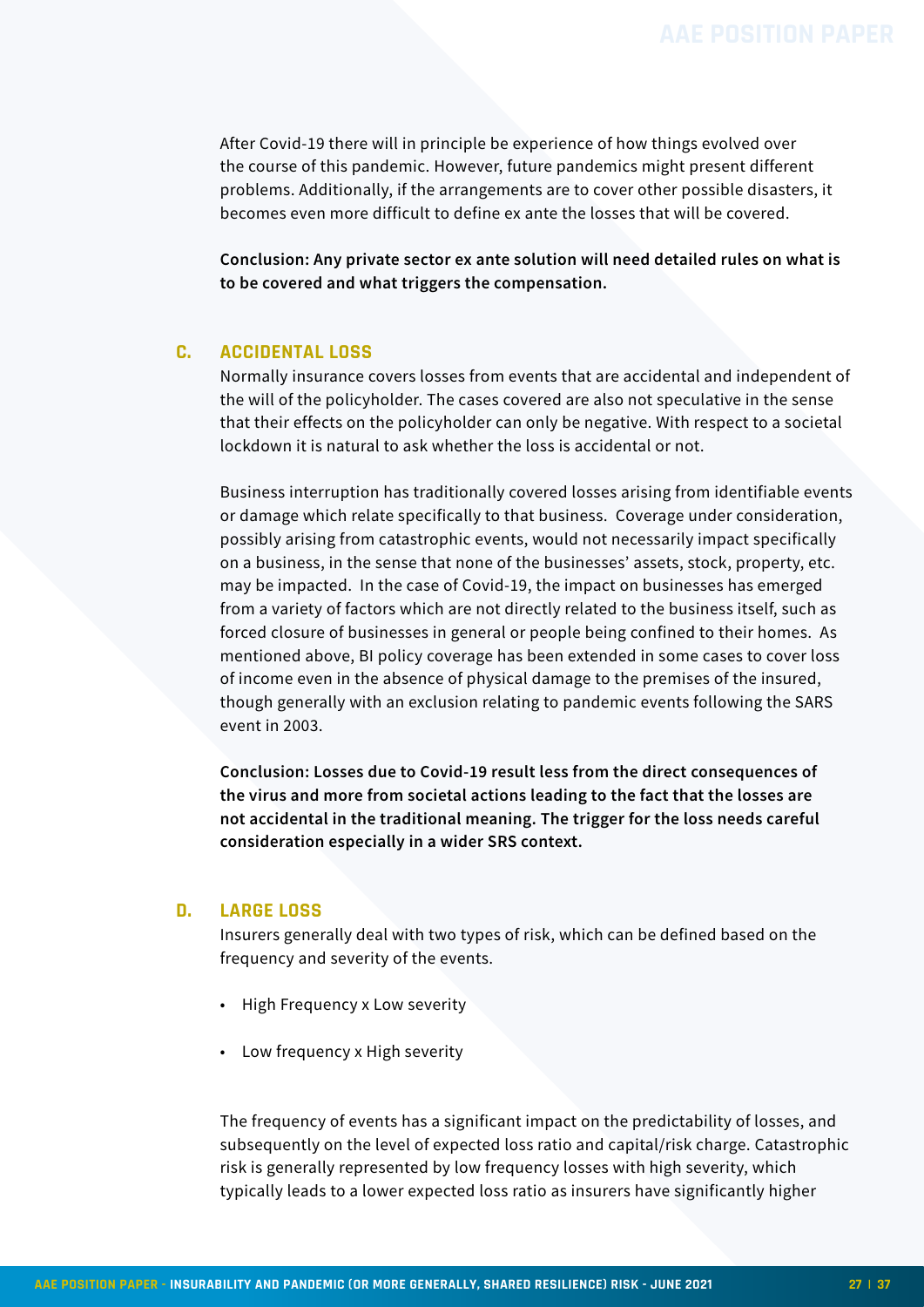costs associated with capital requirements required. As seen during Covid-19 there was a significant impact on businesses and individuals and it created a significant demand for a pandemic-systemic type of cover. Without government support the impact on the economy and many businesses would have been far greater as this type of an event was not fully recognized by many businesses. It caught them unprepared without a specific plan on how to adapt their operation to a new situation/norm.

**Conclusion: Losses due to Covid-19 represent clearly large losses. The societal lockdown was not anticipated which made ex ante preparedness insufficient.**

#### **E. AFFORDABLE PREMIUM**

Insurance company portfolio management is based on the principle that portfolios of different sorts of risks differently correlated with one another will have negligible unsystematic risk, which leads to maximizing the return whilst reducing the volatility. There are several considerations for the insurer to underwrite certain risk, including:

- Risk appetite / Capacity
	- Level of equity the insurer is willing to lose with a certain probability / level of risk limit insurer is willing to offer.
- Scale
	- Size of the market and competition.
- Diversification
	- Individual risk diversification (a.k.a. maximizing the scale within the class, whilst staying within risk appetite), and
	- Diversification of the risk with the rest of the portfolio.
- Claim characteristics
	- Past Experience / Trends / Risk Emergence, and
	- Predictability.
- Rate
	- Levels of premium which can be obtained on the market for cover.

It should be noted that above criteria are connected and can have a high degree of dependence with each other. E.g., low market capacity coupled with high demand will likely drive the rate up, which can encourage additional capital to be deployed, driving capacity up and eventually lowering the price.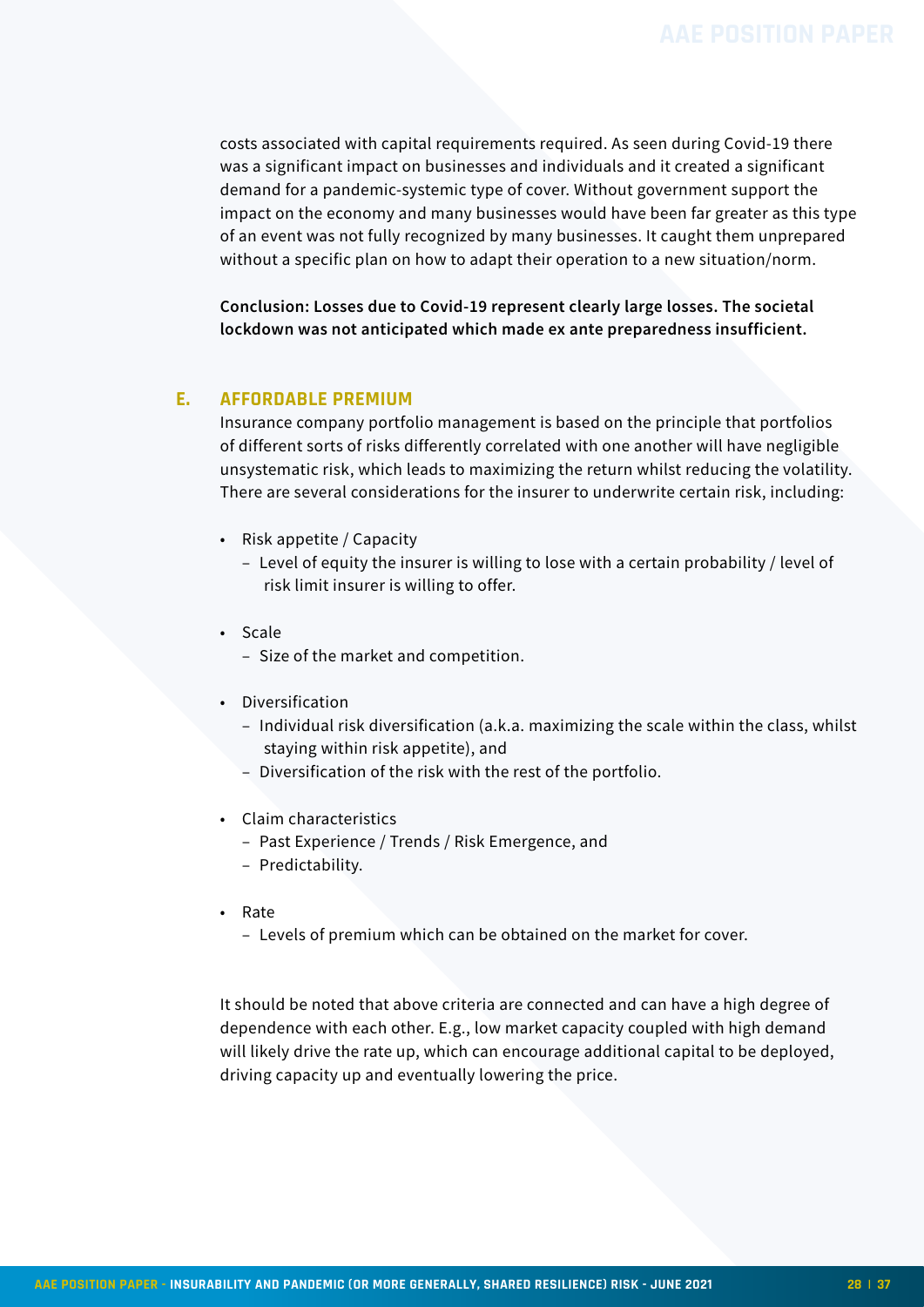Insurers generally have a very little appetite for pandemic-systemic risks such as Covid-19 with limited diversification ability:

- Limited geographical diversification (world-wide impact from a single event),
- Limited class of business diversification (majority of policies triggered by the event), and
- Limited cross class diversification (e.g. Financial lines, Cargo, Travel & Leisure).

Lack of diversification limits insurers' ability to write sufficient scale of the business, whilst maintaining reasonable level of capital and its associated costs. A key element in making pandemic-systemic risk insurable is to ensure that there is enough capacity. Excess risk borne by primary insurers can be passed to reinsurers and/or financial markets (e.g. Catastrophe Bonds) or governments (e.g. TRIA17, Flood Re).

**Conclusion: Risks related to Covid-19 present very little possibility of diversification making insuring them difficult.**

#### **F. LIMITED RISK OF CATASTROPHICALLY LARGE LOSSES**

Losses due to catastrophic events are by definition large. They are typically more than a normal primary insurer can or would like to cover. A catastrophic event also hits the portfolio of a primary insurer on many fronts, i.e. there is a high correlation between the risks.

For 'normal' catastrophes like storms, earthquakes or terrorist attacks there is little geographic correlation across wider areas. Therefore such risks are usually manageable by the global insurance system. Primary insurers can take out reinsurance for the share of the risks in their portfolio that they cannot carry as an individual primary insurer. In addition to reinsurance, a primary insurer can also use securitization for too large risks.

A pandemic can be very different from a 'normal' catastrophe. A pandemic generates highly correlated claims not only locally but also globally. This means that even the largest reinsurers may not be able to carry such risks. The same applies to the capital markets. Pandemic risks and associated scope for societal lockdowns may lead to risks that are so global in scope that they exceed the resources of any private insurance system.

**Conclusion: Lack of geographic diversification is the greatest obstacle to insuring pandemic risks.**

<sup>17</sup> [Terrorism Risk Insurance Act of 2002 in the US.](https://en.wikipedia.org/wiki/Terrorism_Risk_Insurance_Act)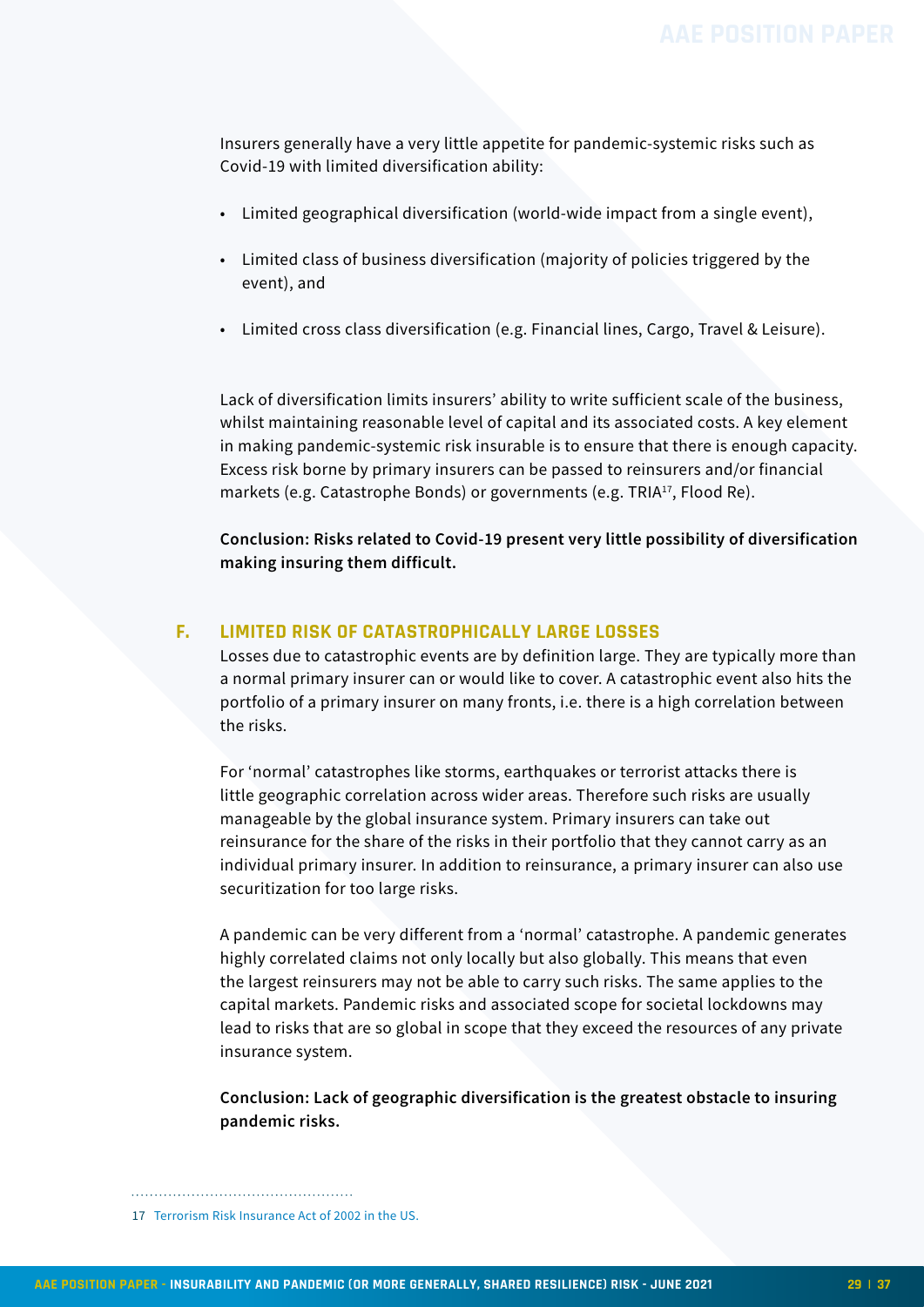#### **G. ADVERSE SELECTION**

Adverse selection refers generally to a situation in which sellers have information that buyers do not have, or vice versa, about some aspect of product quality. In other words, it is a case where asymmetric information is exploited. Asymmetric information, also called information failure, happens when one party to a transaction has greater material knowledge than the other party.

In insurance, an example of adverse selection is the tendency of those in dangerous jobs or high-risk lifestyles to purchase products like life insurance. In these cases, it is the buyer who actually has more knowledge (e.g., about his health). Basic tools to address adverse selection in mutualization are either to use better differentiation and pricing of risks or to make insuring obligatory.

With better differentiation of risks all insureds in principle will pay a correct premium with respect to the risk. This should lead to a situation where adverse selection is no longer possible. There are basically two caveats in this approach:

- administration of such an approach can be costly or even impossible. This approach requires extensive knowledge of the situation of the insured, the collection of which needs resources. Full knowledge of all relevant information is additionally usually impossible. With exponential growth of the amount of digital data ('Big Data') and with improving predictive analytics there are however increasingly tools that make more exact differentiation possible and cost-efficient.
- there exist so-called protected attributes (gender, ethnic background<sup>18</sup>, sexual orientation etc.) that cannot be used directly or indirectly to classify people. This is not relevant only to life insurance as it can also play a role in general insurance. If an area with a certain zip code is vulnerable to flooding but is also inhabited mainly by people with a certain ethnic background, it can be difficult to apply higher property insurance premiums for that region.

Creating mutualization of risks for a future pandemic or creating so-called shared resilience solutions will be an interesting case when we talk of adverse selection. This results mainly from the fact that the nature of the risk is obscure. For example, with Covid-19 it would have been difficult to anticipate the nature of the losses encountered. If the risk covered in a shared resilience solution is shady, it will also be difficult to see whether there is any adverse selection with respect to this risk.

Of course, this does not mean that the risk should be kept obscure. If there is a wish to have private risk mutualization there needs to be a clear view on what is the risk to be mutualized. When this is done adverse selection can be duly addressed.

<sup>18</sup> Often referred also as 'race' although the latter term is problematic as in the true sense there are no races within human beings.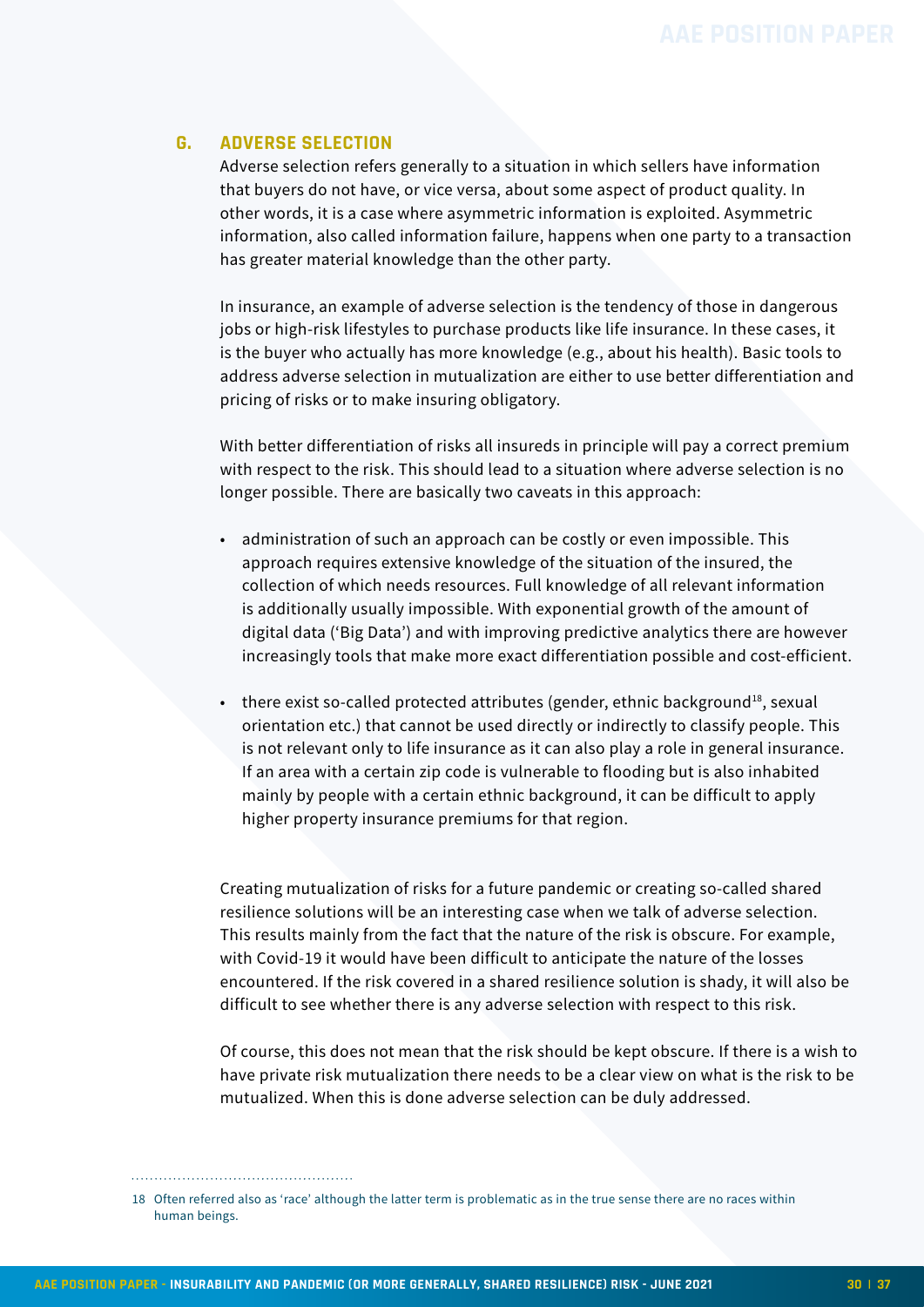If, however, adverse selection cannot be appropriately managed there is the option to make insurance cover obligatory. There are pros and cons with such a solution. The advantage of such a solution is that everybody (or all enterprises) is covered and everybody also bears a certain part of the costs. An obligatory solution can also be made affordable to everyone.

There are also serious drawbacks with such a solution. In obligatory insurance the link between risk and premium is usually not exact. This generally means that the riskier insureds pay less than the true price of their risk and vice versa. This can lead to riskier insureds having less incentives to manage their risks in other ways. It can even incentivize them to take more risk than would otherwise be feasible. Therefore insuring is usually made obligatory only when objectives are not otherwise attainable. If the objective is to include more than a modest amount of solidarity into the solution (i.e., transfer of wealth) then the only solution is to make insuring compulsory.

#### **Conclusions:**

**There should be a clear definition of what should be covered – adverse selection can then be addressed with tools that are commonly used by insurers**

**if, however, adverse selection cannot be adequately addressed (or if excessive solidarity is included in the solution) then insuring needs to be made compulsory, even if this is not the most efficient solution.**

#### **H. MORAL HAZARD**

Moral hazard can be present at any time when two parties come into agreement with one another. Each party in a contract may have the opportunity to gain from acting contrary to the principles laid out by the agreement. Moral hazard is generally the risk that a party has not entered into a contract in good faith or has provided misleading information about its assets, liabilities, or credit capacity. In addition, moral hazard may also mean a party has an incentive to take unusual risks in a desperate attempt to earn a profit before the contract settles.

The concept of moral hazard comes originally from the insurance industry. Insurance companies have worried that protecting their clients from risks (like fire, or car accidents) might encourage those clients to behave in riskier ways (like smoking in bed or not wearing seatbelts). In insurance markets, moral hazard occurs when the behavior of the insured party changes in a way that raises costs for the insurer since the insured party no longer bears the full costs of that behavior. A second type of change is the reaction to the negative consequences of risk once they have occurred and insurance is provided to cover their costs (i.e., no incentive to limit the losses).

There probably can be no insurance with absolutely no moral hazard. The phenomenon is probably best addressed by finding out how to limit it to a tolerable level. Sometimes moral hazard is so severe that it makes insurance impossible.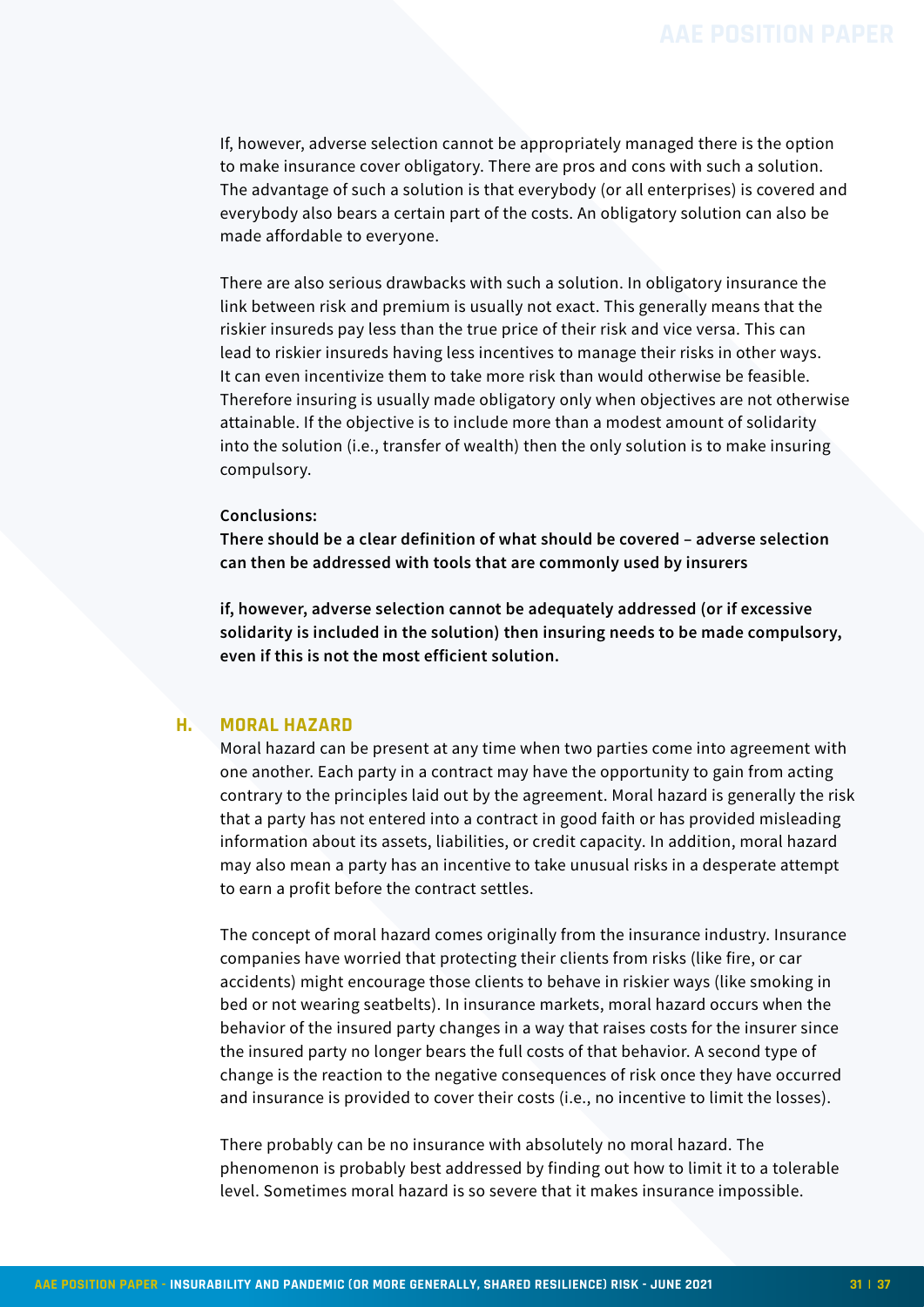Moral hazard is best controlled by aligning the interests of the insurer and the insured. This is achieved by creating a financial incentive to the insured to avoid making a claim. This can be done for example with a bonus-malus system or with a deductible or also by charging lower premiums for insureds practicing appropriate loss prevention.

When we look at possible shared resilience solutions we have at least three aspects of moral hazard:

- the individual insured taking inappropriate benefit from the SRS,
- the insurer involved in the pooling taking inappropriate benefit from reinsurance cover, either from a commercial reinsurer or the state as the insurer of last resort, or
- the state taking inappropriate benefit from either a possible European cover or from the fact that certain consequences of its actions are borne by private mutualization of risks.

With respect to the individual insured or even the insurer the tools to control moral hazard are fairly traditional. For the insurer there are different forms of reinsurance leaving a certain part of the risk to the primary insurer and all these can be applied both when excess risk is borne by either a reinsurer or by the state based on a publicprivate partnership.

The difficult part of moral hazard concerns the role of the state. We can look at the Covid-19 case as an example. The losses related to the pandemic result from direct consequences of the disease and from different actions of states in the form of lockdowns etc. The direct consequences are not too difficult to mutualise by the private sector but the different possible actions of states cause problems in many areas.

The first moral hazard problem comes from the fact that the state can act without thinking of the costs. The natural tool in this area is that the solution needs to be based on a public private partnership with the state covering a substantial part of the costs.

The second moral hazard problem can emerge in a situation where there is EU wide risk sharing. In such a case there might be the temptation to make other member states carry an inappropriate share of the costs. The moral hazard in this area needs to be addressed with clear and fair rules for the possible joint European compensation to a single state. There probably needs to be an independent assessment on what is understood to be the compensation in such an issue. The problem is very difficult as differences amongst member states will make it difficult to compare situations in different countries. An example of the difficulties in business interruption is that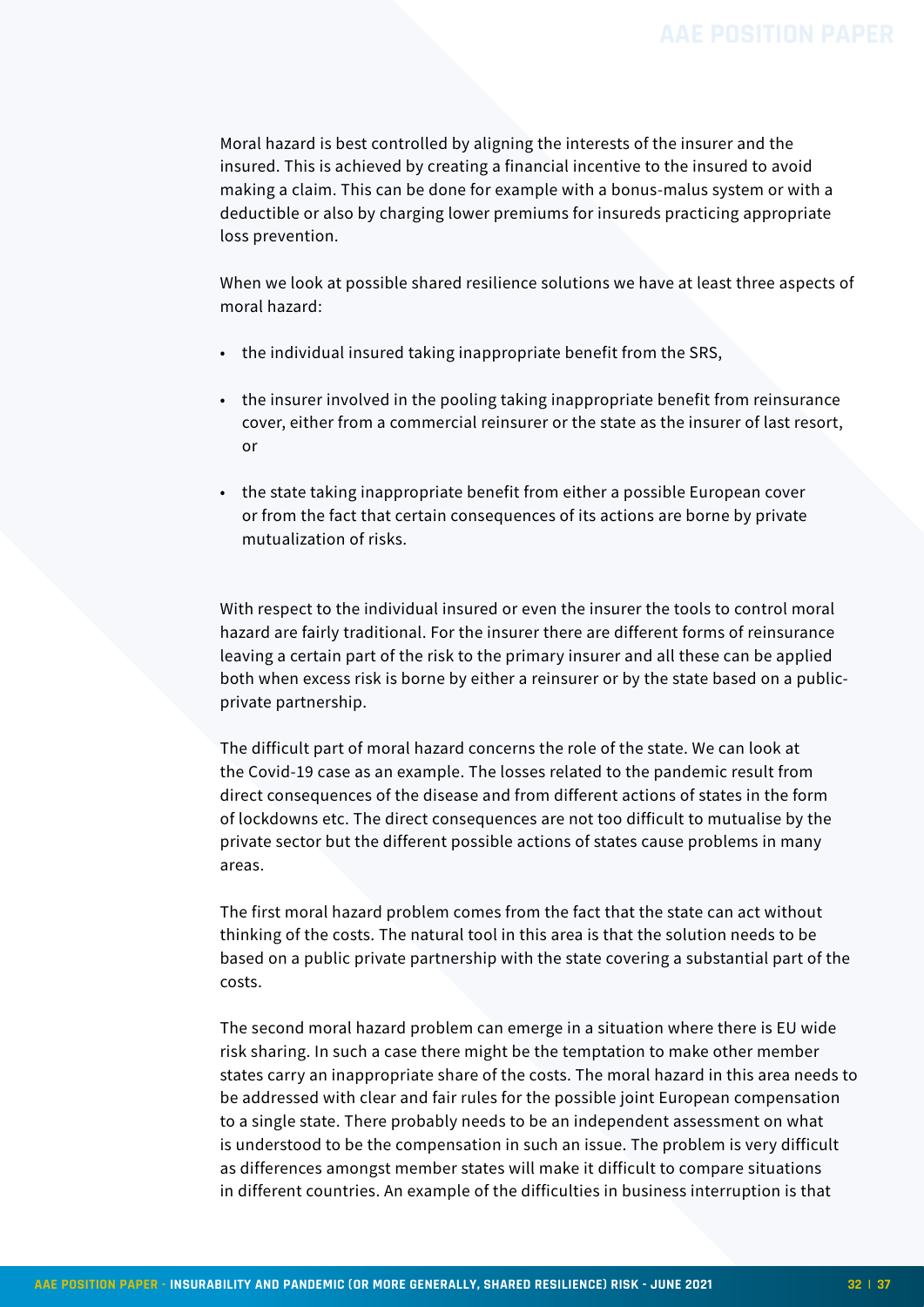undertakings have different options and costs in different member states for the layoffs of employees in case their business halts and employees are no longer needed.

**Conclusion: Moral hazard presents many challenges to any solution. It should be countered by making the rules as exact as possible and by aligning the interests of involved parties with one another.**

#### **I. INSURANCE FRAUD**

Insurance fraud is an attempt to exploit an insurance contract. Insurance is meant to protect against risks, not serve as a vehicle to enrich the insured.

More generally insurance fraud is an illegal act on the part of either the buyer or seller of an insurance contract. Insurance fraud from the issuer (seller) includes selling policies from non-existent companies, failing to submit premiums, and churning policies to create more commissions. Buyer fraud can consist of exaggerated claims, falsified medical history, post-dated policies, faked death or kidnapping, and murder.

Insurance fraud in the context of shared resilience solutions probably does not need much additional thinking as the additional players in such a solution (member states and the whole EU) are probably not expected to commit fraud. Therefore insurance fraud should be addressed as is normally done in insurance.

**Conclusion: Insurance fraud should be addressed as is normally done in insurance.**

#### **J. CROWDING OUT OF PRIVATE RISK MUTUALIZATION**

Public and private sector solutions and actions both have merits and drawbacks, depending on the situation. Depending on the case at hand some things can most efficiently be addressed by public sector actions. In other cases private sector solutions work better. With what is said below we are not advocating pure private sector solutions. Instead, we are trying to address issues that need to be taken into account if private sector solutions are sought.

With the pandemic we have a situation where there are huge public measures to alleviate the economic consequences. These measures are much needed and very understandable. On the other hand they create expectations that there will also in the future be some kind of a 'bail-out' of previously unexpected risks.

This disincentivizes private actions to prepare for the future. Firstly, one can anticipate that it is a waste of money to insure against a certain risk or take other measures. Secondly, those who anyway take insurance or prepare for the future in some other way will pay twice for the risk as they will also pay through taxes the losses of those who acted more carelessly.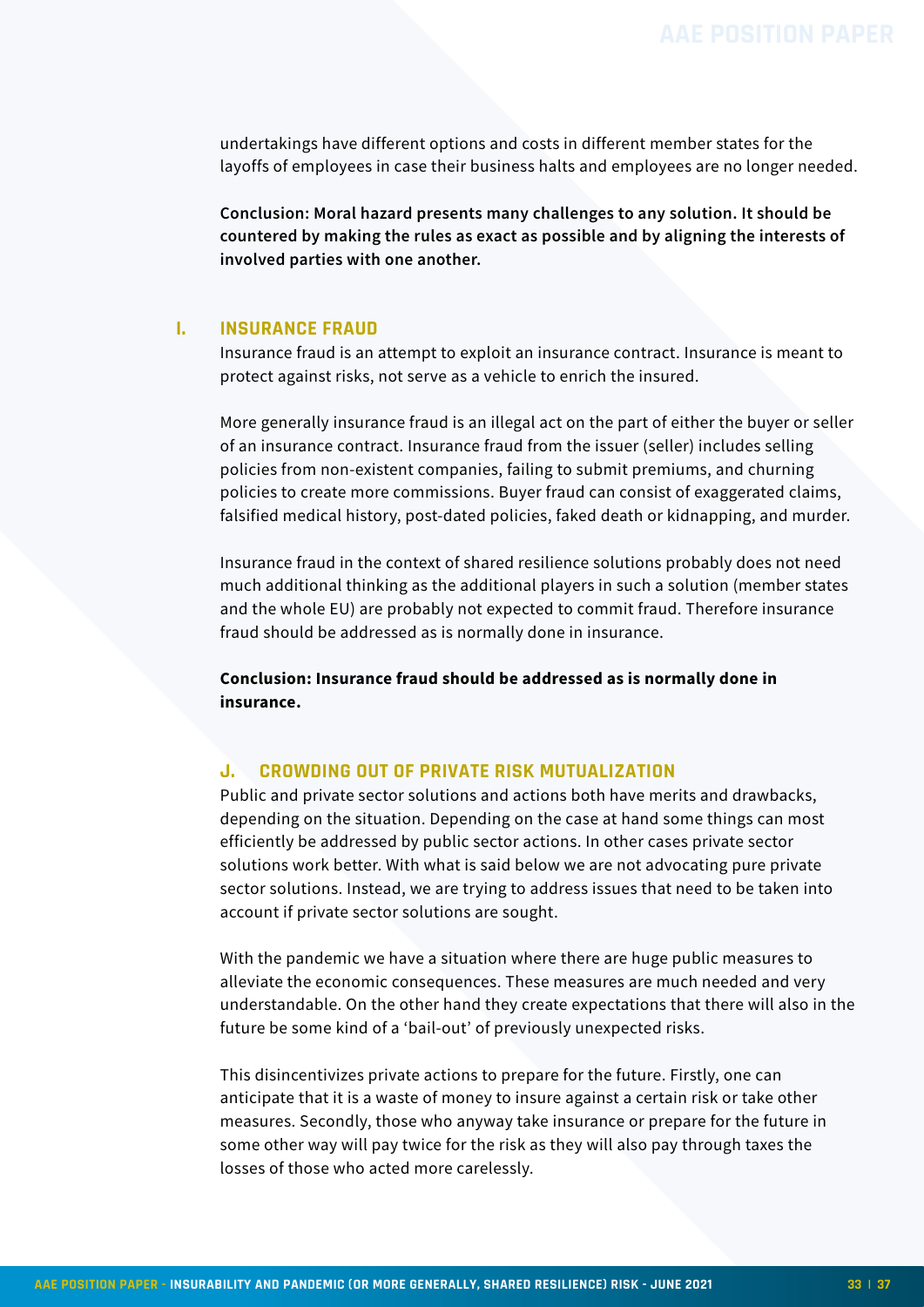One way to counter these disincentives is to make insuring against the risk compulsory. As already discussed in connection to adverse selection, compulsory insurance is usually not the economically most efficient solution. It would also limit the extent to which the risk is carried by voluntary insurance. It should probably only be used if nothing else works.

Another possibility is to create in legislation binding rules for the future actions – i.e., what is covered by the state and what is not. The problem with such legislation is that there may be huge political pressure for the state to act in a future calamity in ways that override these previously defined rules.

When thinking of what should be covered by the state there needs to be good consideration on the most efficient way of acting. For some risks private mutualization will be the most efficient way. Some larger risks would however be so large that private mutualization would not be efficient or at least not credible. An analysis is needed about the risk-sharing between the public and private sectors to find a viable balance. Cover provided by the state should not crowd out private sector mutualization where it provides an efficient way of handling risks. The limits of private mutualization should also be recognized, beyond which a private solution is either not efficient or credible.

**Conclusion: An analysis is needed on the extent to which private risk mutualization is an efficient and/or credible solution.**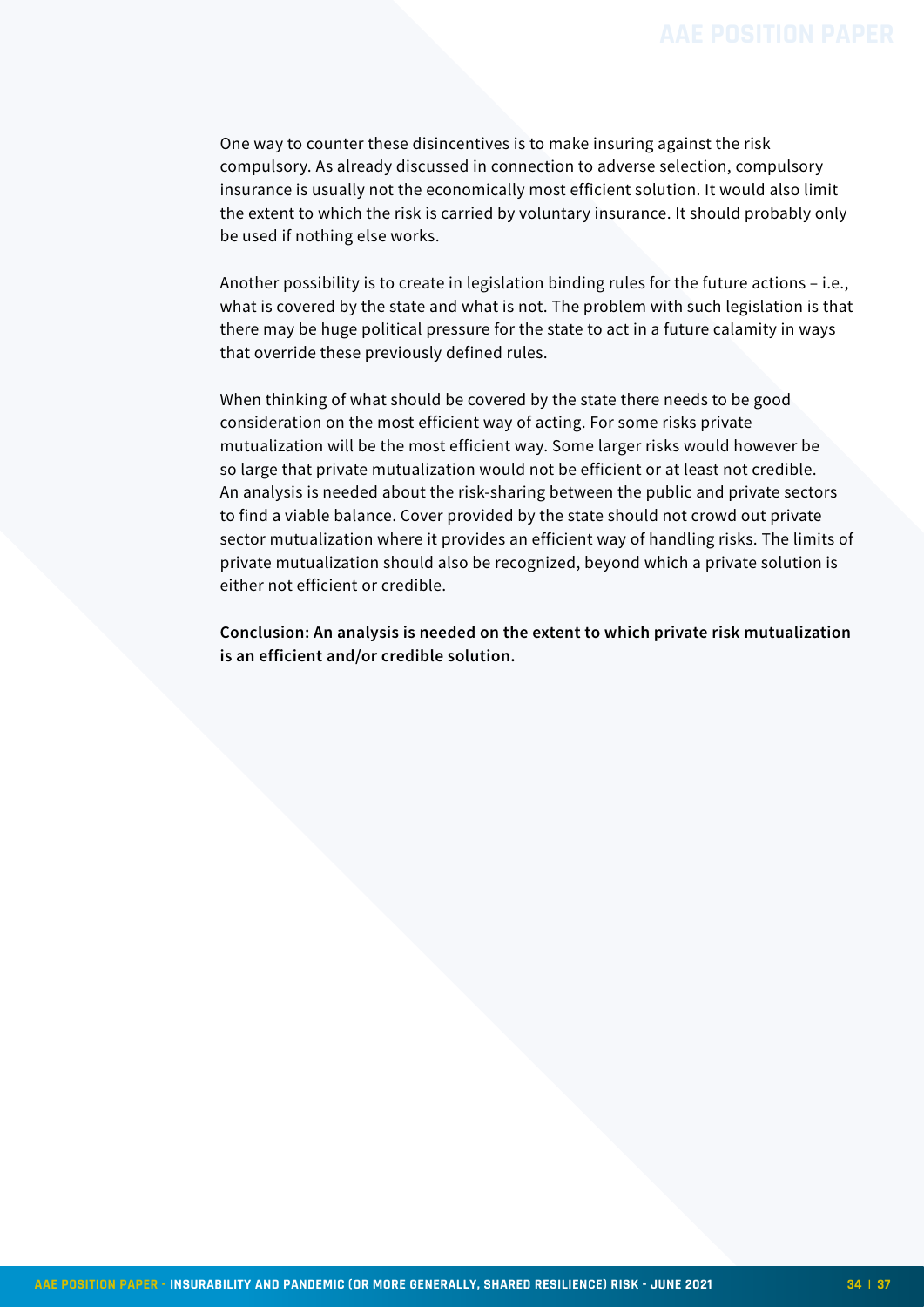### <span id="page-34-0"></span>**APPENDIX**

How to quantify the spread of an SRS bond?

#### **Assumptions**

- an investor invests an amount *C* to the *SRS* bond.
- the incidence triggering the use has a return period of *rp* years.
- the incidence is expected to happen with probability 1/*rp* in a certain year during the return period (could happen more than once but there is no money for the second occurrence, could also not happen and then we can assume that the bond is not paid back – i.e. we assume that there is one occurrence with 100 % probability).
- the investor receives a coupon of risk-free rate (*rf*) plus spread (*sp*).
- the investor expects to receive back the capital *C* with a yield of *rf* plus yield (*y*) at the end of the return period.
- the investor reinvests the coupon with a yield of *rf* plus *y* until the end of the return period.
- we fix everything else so that we can calculate the spread *sp*. 19

<sup>19</sup> The yield *y* required by the investor will actually reflect the risk in the stream of coupons which could be to some extent measured by the variability of that coupon stream. But here we aim to fix *y* – at least we aim to find the spread for different values of the required yield.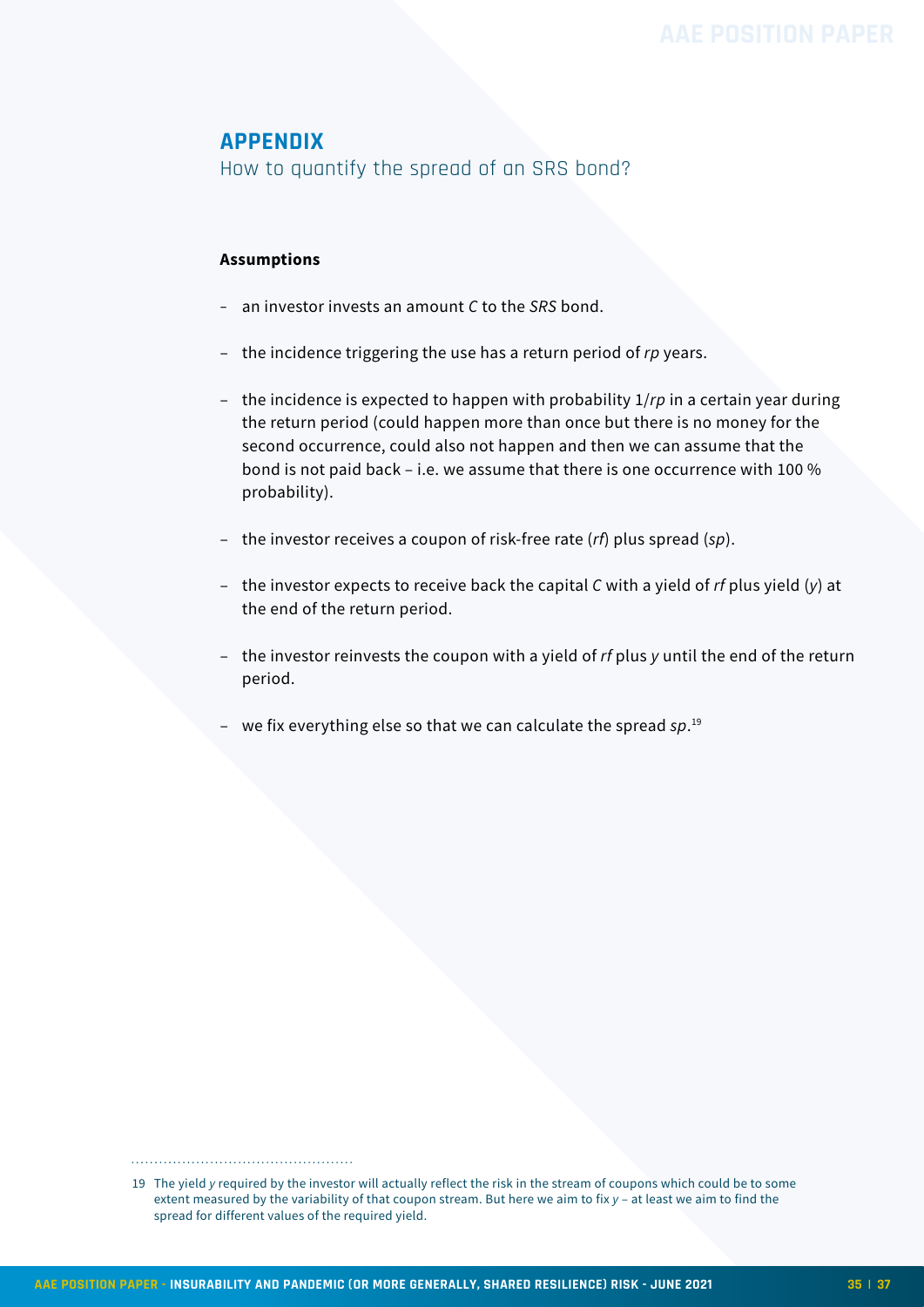#### **Calculation**

- incident happening during the first year with probability 1/*rp*: investor loses everything.
- incident happening during the second year with prob 1/*rp*: investor receives  $(rf + sp)^{\star}C^{\star}(1 + rf + v)^{\wedge}(rp - 1).$
- third year:  $(rf + sp)^*C^*(1 + rf + y) \wedge (rp 1) + (rf + sp)^*C^*(1 + rf + y) \wedge (rp 2)$ .
- etc.
- Expected value for the investor =  $(rf + sp)^*(C/rp) * \sum (rp i) * (1 + rf + y)^{(r-p i)}$ , where *i* goes from 1 to *rp*. 20
- The investor expects this to equal  $(1 + rf + y)^n$ rp  $*$  C at time *rp*.
- Setting these equal we get  $sp = rp * (1 + rf + y) \cdot rp / \sum (rp i) * (1 + rf + y) \cdot (rp i) rf$ .
- If the risk-free rate is close to zero this approximates to:  $sp = rp * (1 + y)^{n}rp / \sum (rp - i) * (1 + y)^{n}(rp - i).$

FIGURE 1: SRS SPREAD ACCORDING TO INVESTOR YIELD REQUIREMENT WITH DIFFERENT RETURN PERIODS



1, 2, 3, 4, 5, 6 in the above table refer to investor yield requirements above risk-free

20 One can so to say change the 'order of summation' here but it does not lead to anything that is easier.